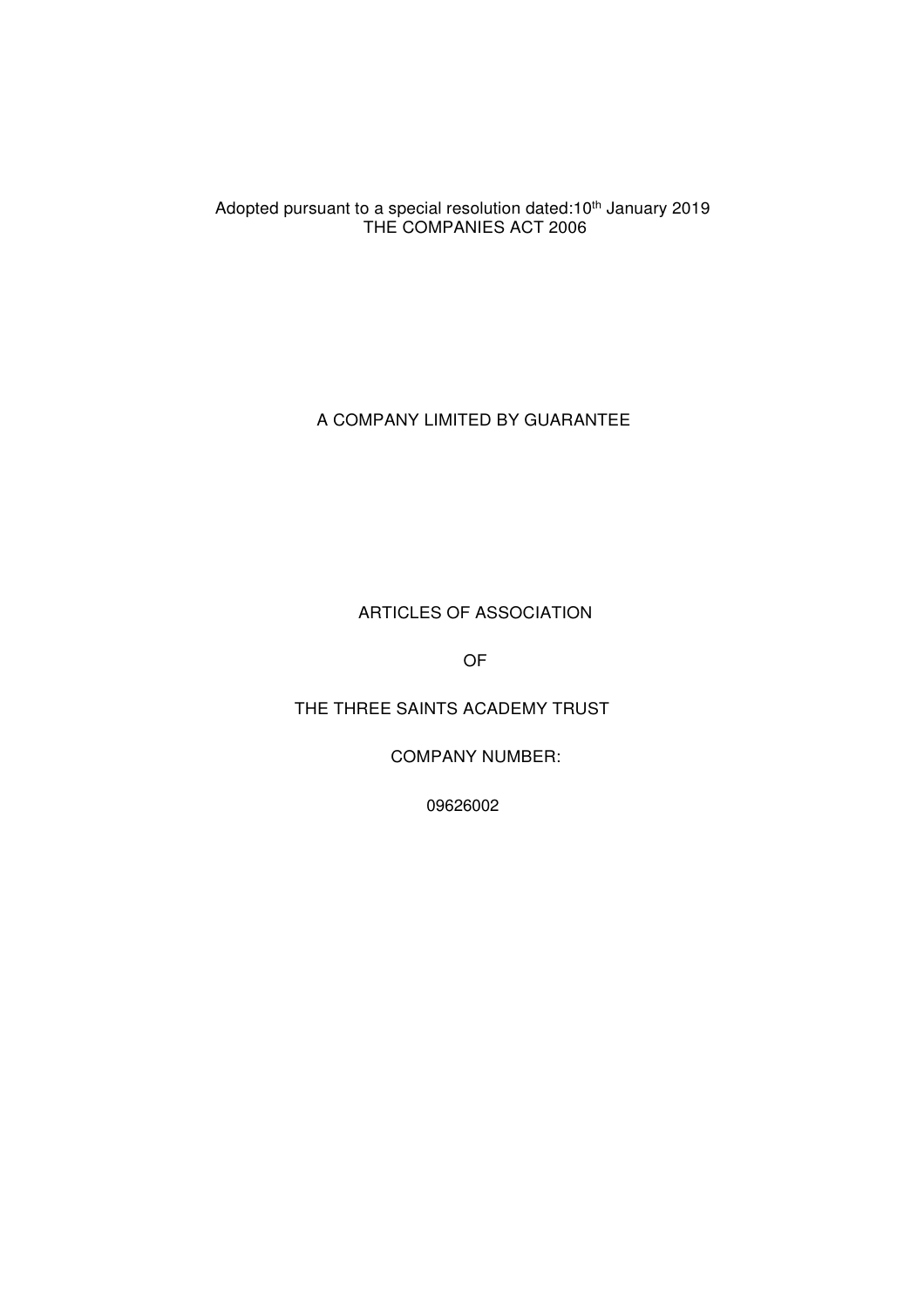### **THE COMPANIES ACT 2006**

#### **COMPANY LIMITED BY GUARANTEE**

### **ARTICLES OF ASSOCIATION**

#### **OF**

## **THE THREE SAINTS ACADEMY TRUST**

### **INTERPRETATION**

- 1. In these Articles:-
	- (a) "the Academies" means all the schools referred to in Article 4 and established by the Company (and "Academy" shall mean any one of those schools);
	- (b) "Academy Financial Year" means the academic year from  $1<sup>st</sup>$  of September to 31 $<sup>st</sup>$ </sup> of August of the following year;
	- (c) "the Articles" means these Articles of Association of the Company;
	- (d) "Chief Executive Officer'' means such person as may be appointed by the Directors as the Chief Executive Officer of the Company;
	- (e) "Chief Inspector'' means Her Majesty's Chief Inspector of Education, Children's Services and Skills or his successor;
	- (f) "clear days" in relation to the period of a notice means the period excluding the day when the notice is given or deemed to be given and the day on which it is given or on which it is to take effect;
	- (g) "Clerk" means the clerk to the Directors or any other person appointed to perform the duties of the clerk to the Directors, including a joint, assistant or deputy clerk;
	- (h) "the Company" means, save as otherwise defined at Article 6.9, the company intended to be regulated by these Articles and referred to in Article 2;
	- (i) "Diocese" means the Church of England diocese in which the Academies are situated;
	- (j) "Diocesan Corporate Member" means The Liverpool Diocesan Educational Trust, being that private company limited by guarantee registered in England and Wales with company number 08188067 which has its registered office at St James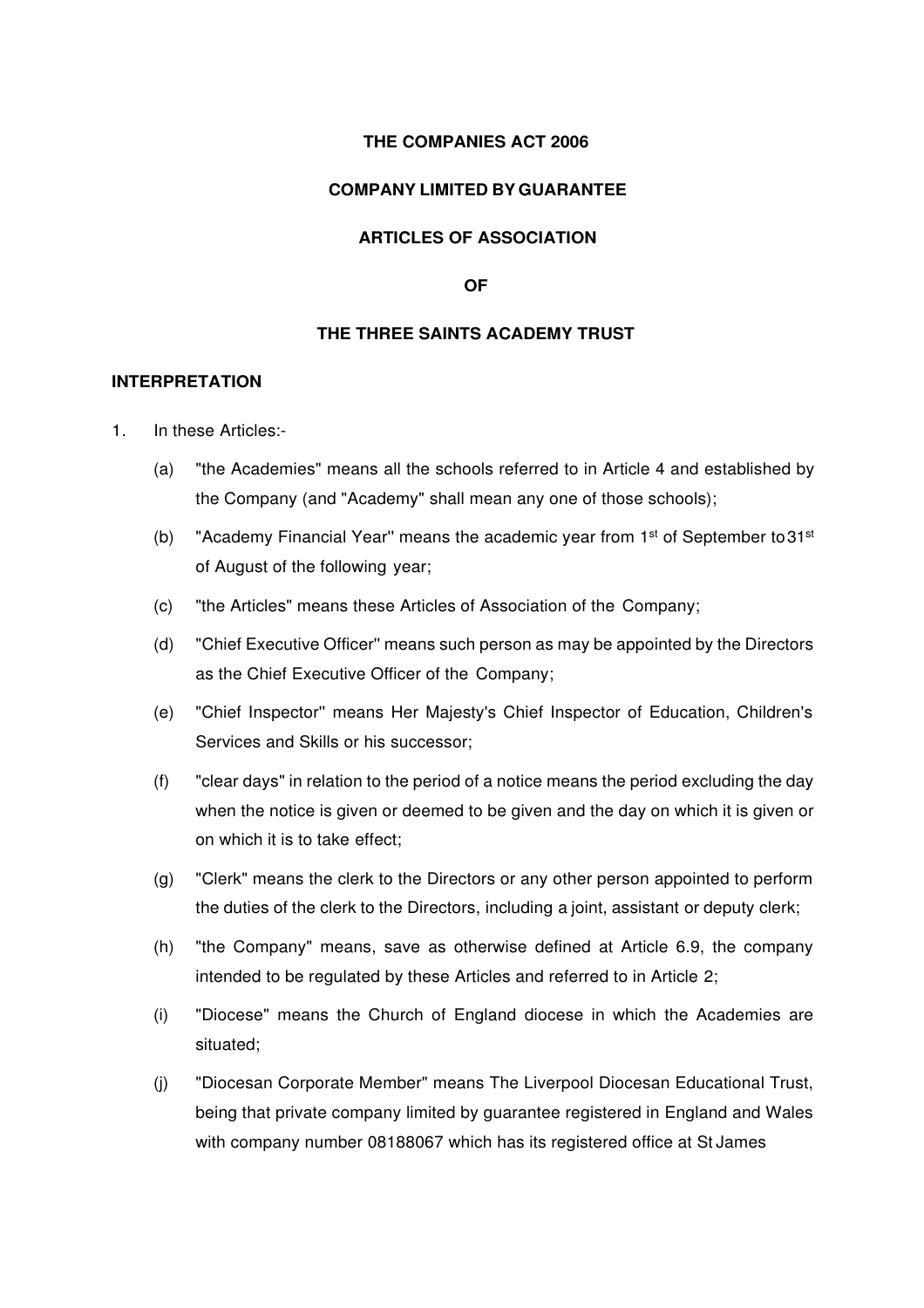House, 20 St James Road, Liverpool L1 7BY and which is the corporate body of the Diocesan Board of Education;

- (k) "Diocesan Board of Education" means that body constituted under the Diocesan Boards of Education Measure 1991 for the Diocese and any successor body;
- (I) "the Directors" means, save as otherwise defined at Article 6.9, the directors of the Company (and "Director'' means any one of those directors);
- (m) "Financial Expert" means an individual, company or firm who is authorised to give investment advice under the Financial Services and Markets Act 2000;
- (n) "Founding Academies" means (i) St Mary and St Thomas' Church of England Primary School and (ii) St Ann's Church of England Primary School, being the Company's first Academies, and references to a "Founding Academy" shall mean either of these Academies;
- (o) "the LAs" means all the local authorities covering the areas in which the Academies are situated (and "the LA" shall mean any one of these local authorities);
- (p) "Local Authority Associated Persons" means any person associated with any local authority within the meaning given in section 69 of the Local Government and Housing Act 1989;
- (q) "Local Governing Bodies" means the committees appointed pursuant to Articles 100-102 and 104 (and "Local Governing Body" means any one of these committees);
- (r) "Member'' means a member of the Company and someone who as such is bound by the undertaking contained in Article 8;
- (s) "the Memorandum" means the Memorandum of Association of the Company;
- (t) "Office" means the registered office of the Company;
- (u) "Parent Directors" means the Directors elected or appointed pursuant to Articles 53 - 56 inclusive;
- (v) "Principals" means the head teachers of the Academies (and "Principal" means any one of these head teachers, unless the context requires otherwise or as expressly provided herein);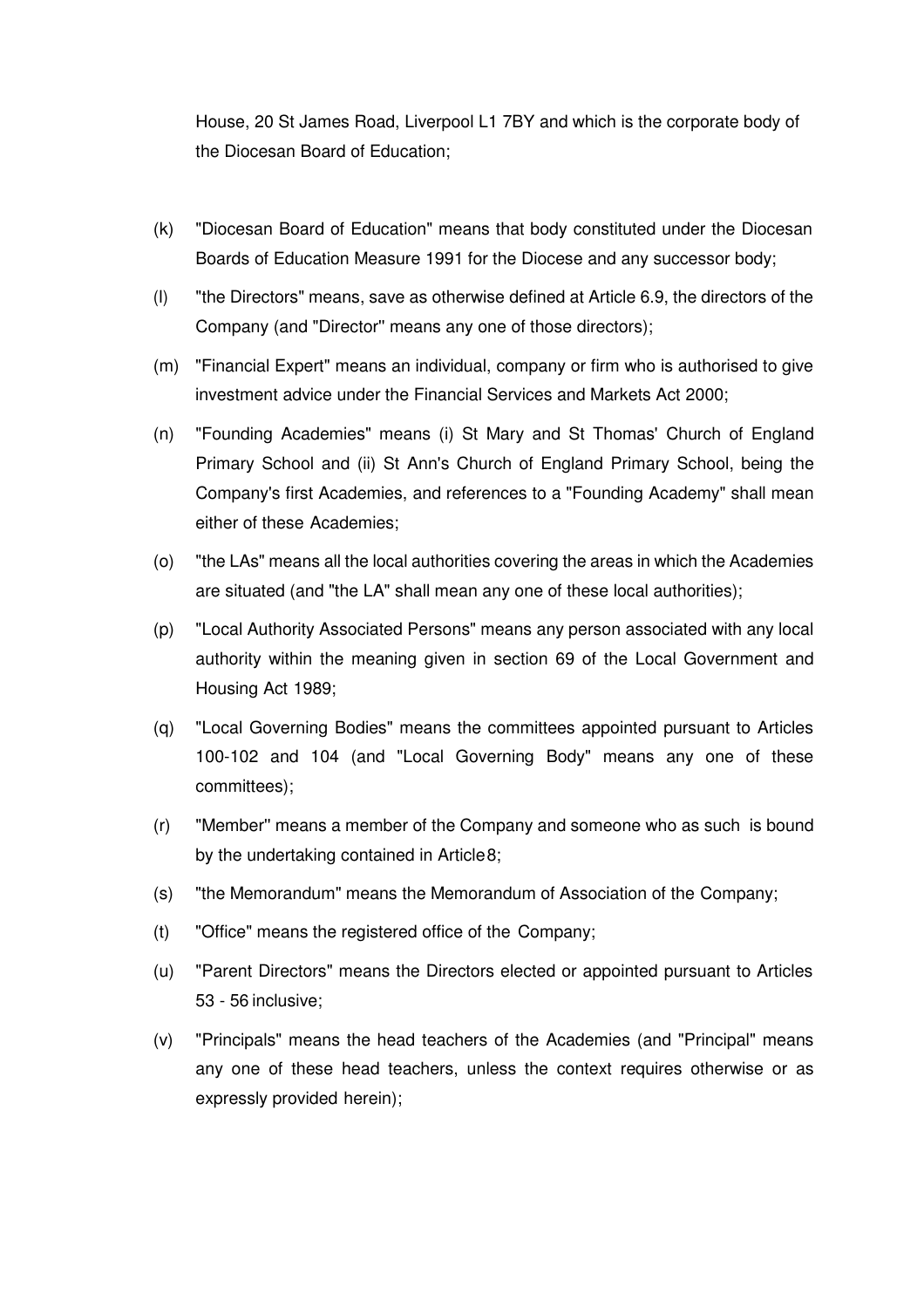- (w) "Principal Regulator'' means the body or person appointed as the Principal Regulator under the Charities Act 2011;
- (x) "Relevant Funding Agreements" means the agreement or agreements entered into by the Company and the Secretary of State under section 1 of the Academies Act 2010 for the establishment of each Academy, including any variation or supplemental agreements thereof;
- (y) "Scheme of Delegation" means an instrument by the Directors delegating such powers and responsibilities of the Directors as may be appropriate for them to delegate to the Local Governing Bodies consistently with the Objects;
- (z) "the seal" means the common seal of the Company if it has one;
- (aa) "Secretary of State" means the Secretary of State for Education or successor;
- (bb) "Teacher'' means a person employed under a contract of employment or a contract for services or otherwise engaged to provide his services as a teacher at one or more Academies;
- (cc) "Trustees" means those trustees holding the schools' sites and providing them to the Academy Trust for use and occupation by the Academies;
- (dd) "the United Kingdom" means Great Britain and Northern Ireland;
- (ee) words importing the masculine gender only shall include the feminine gender. Words importing the singular number shall include the plural number, and vice versa;
- (ff) subject as aforesaid, words or expressions contained in these Articles shall, unless the context requires otherwise, bear the same meaning as in the Companies Act 2006, as appropriate;
- (gg) any reference to a statute or statutory provision or measure shall include any statute or statutory provision or measure which replaces or supersedes such statute or statutory provision or measure including any modification or amendment thereto.
- **2.** The Company's name is The Three Saints Academy Trust (and in this document it is called **"the Company").**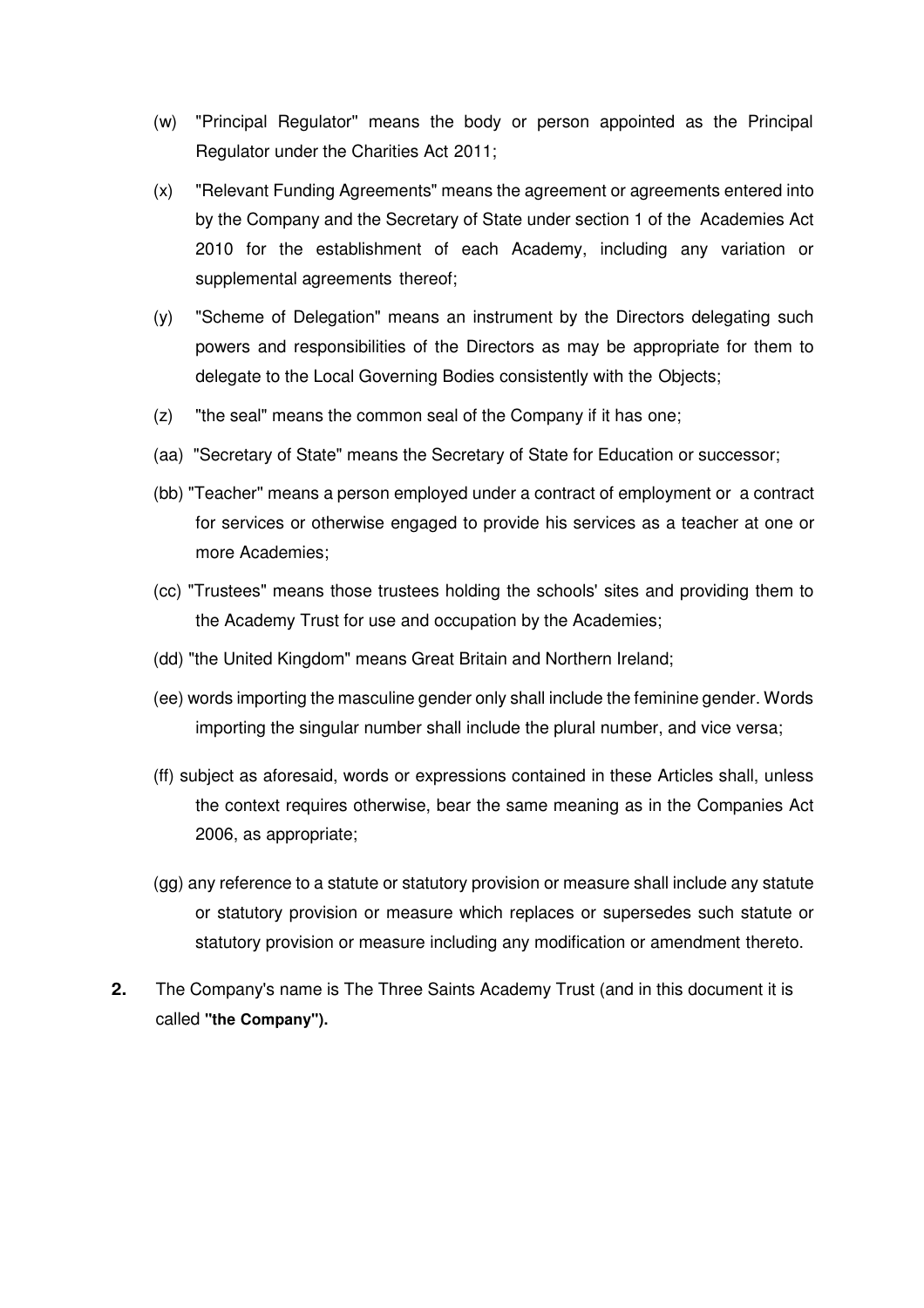3. The Company's registered office is to be situated in England and Wales.

# **OBJECTS**

4. The Company's object **("the Object")** is specifically restricted to the following:

to advance for the public benefit education in the United Kingdom, in particular but without prejudice to the generality of the foregoing by establishing, maintaining, carrying on, managing and developing Academies which shall offer a broad and balanced curriculum and which shall include:

- (i) Church of England schools designated as such which shall be conducted in accordance with the principles, practices and tenets of the Church of England both generally and in particular in relation to arranging for religious education and daily acts of worship, and having regard to any advice issued by the Diocesan Board of Education; and
- (ii) other Academies whether with or without a designated religious character; but in relation to each of the Academies to recognise and support their individual ethos, whether or not designated Church of England.
- 5. In furtherance of the Object but not further or otherwise the Company may exercise the following powers:
	- (a) to draw, make, accept, endorse, discount, execute and issue promissory notes, bills, cheques and other instruments, and to operate bank accounts in the name of the Company;
	- (b) to raise funds and to invite and receive contributions provided that in raising funds the Company shall not undertake any substantial permanent trading activities and shall conform to any relevant statutory regulations;
	- (c) (subject to such further consents as may be required by law or as may be required from the Trustees as landlords/licensors where this is the case) to acquire, alter, improve and charge or otherwise dispose of property;
	- (d) subject to Article 6 below to employ such staff, as are necessary for the proper pursuit of the Object (including the maintenance of an effective Church of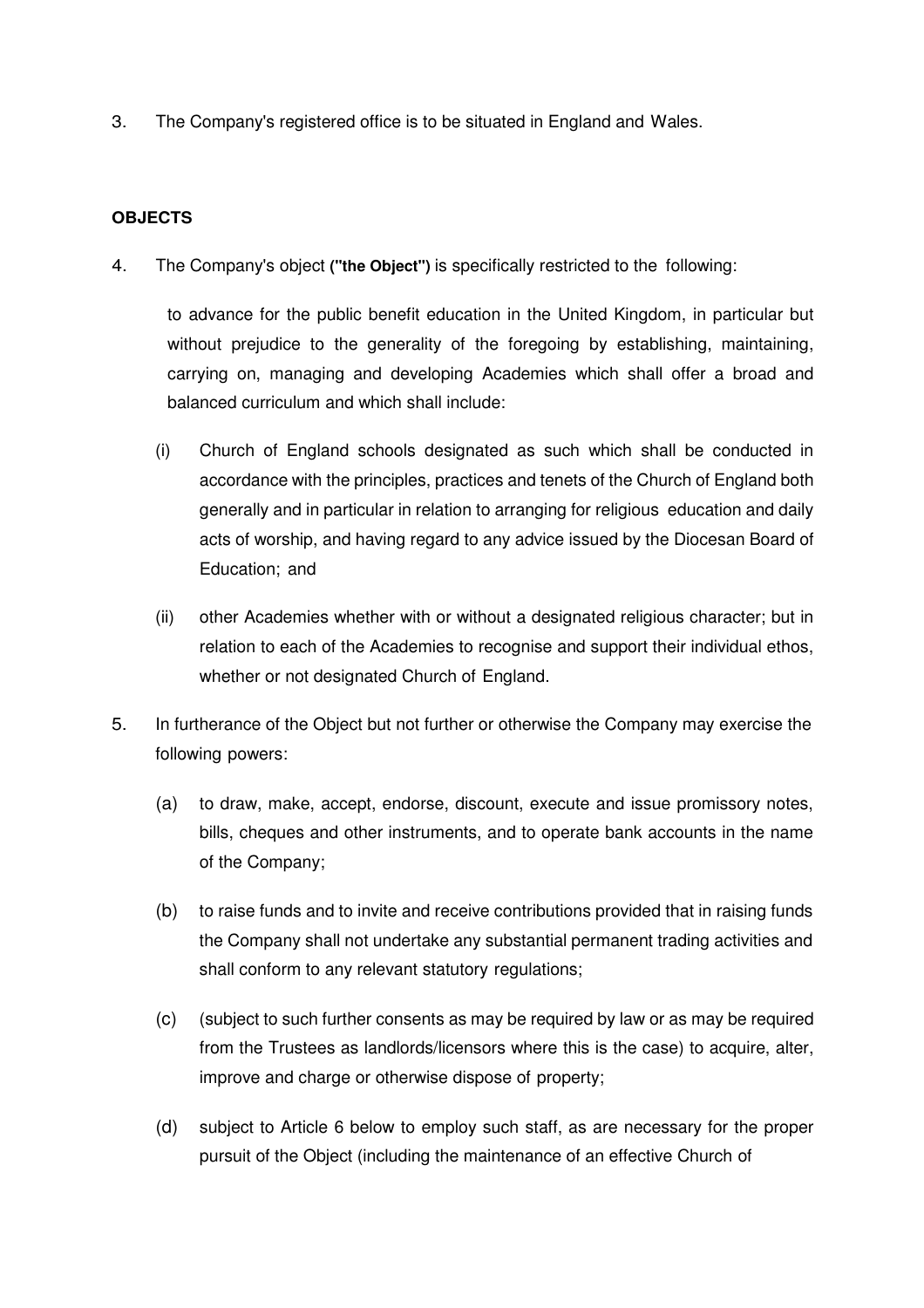England ethos in relation to Academies falling within Article 4(i)) and to make all reasonable and necessary provision for the payments of pensions and superannuation to staff and their dependants;

- (e) to establish or support, whether financially or otherwise, any charitable trusts, associations or institutions formed for all or any of the Object;
- (f) to co-operate with other charities, other independent schools, schools maintained by a local authority, 16-19 Academies, alternative provision Academies, institutions within the further education sector, voluntary bodies and statutory authorities operating in furtherance of the Object and to exchange information and advice with them;
- (g) to pay out of funds of the Company the costs, charges and expenses of and incidental to the formation and registration of the Company;
- (h) to establish, maintain, carry on, manage and develop the Academies at locations to be determined by the Directors;
- (i) to offer scholarships, exhibitions, prizes and awards to pupils and former pupils, and otherwise to encourage and assist pupils and former pupils;
- (j) to provide educational facilities and services to students of all ages and the wider community for the public benefit;
- (k) to carry out research into the development and application of new techniques in education and to their approach to curriculum development and delivery and to publish the results of such research, and to develop means of benefiting from application of the experience of industry, commerce, other schools and the voluntary sector to the education of pupils in academies;
- (I) subject to such consents as may be required from the Trustees or otherwise required by law and/or by any contract entered into by or on behalf of the Company, to borrow and raise money for the furtherance of the Object in such manner and on such security as the Company may think fit;
- (m) to deposit or invest any funds of the Company not immediately required for the furtherance of its object (but to invest only after obtaining such advice from a financial expert as the Directors consider necessary and having regard to the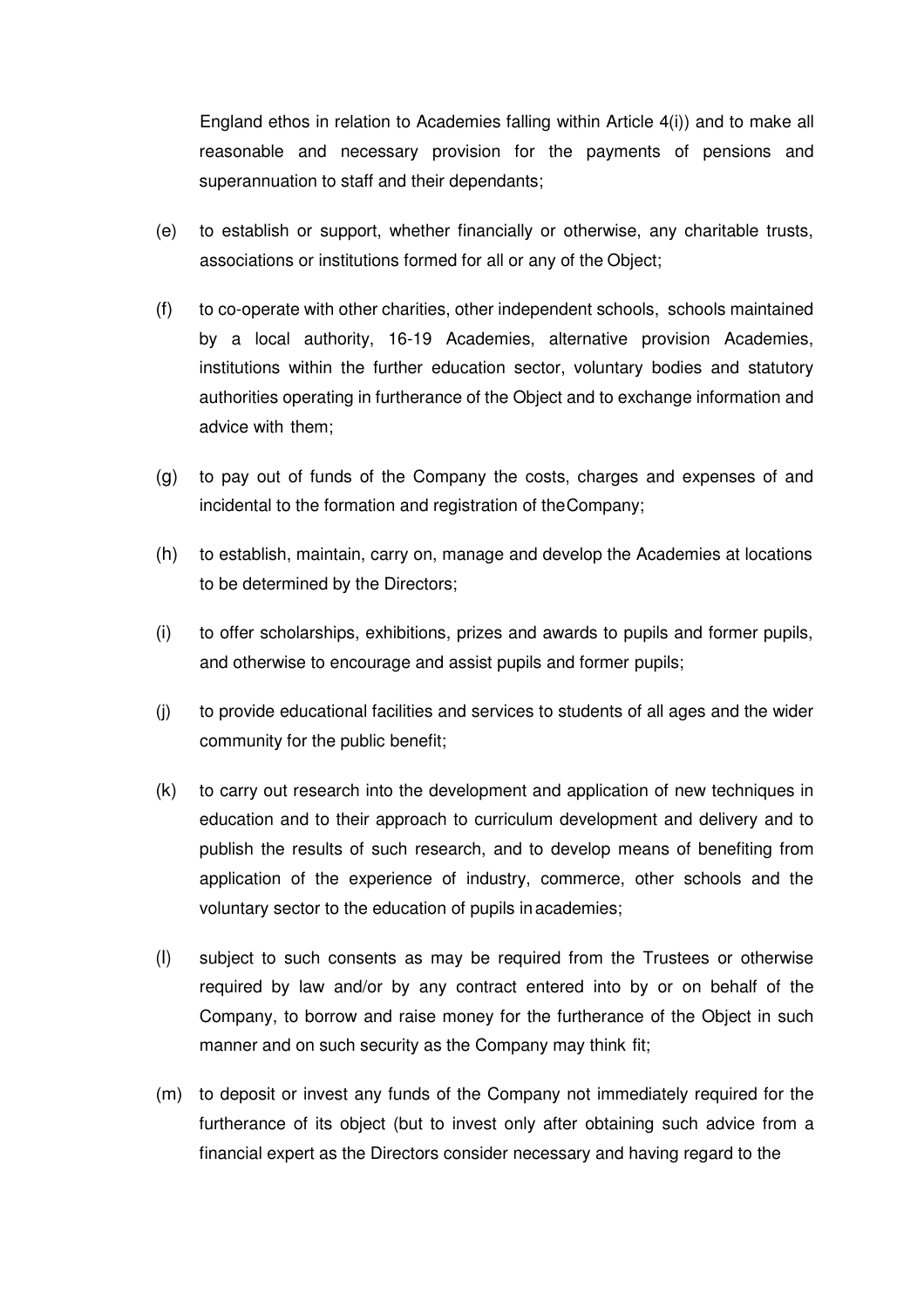suitability of investments and the need for diversification);

- (n) to delegate the management of investments to a financial expert, but only on terms that:
	- (i) the investment policy is set down in writing for the financial expert by the Directors;
	- (ii) every transaction is reported promptly to the Directors;
	- (iii) the performance of the investments is reviewed regularly with the Directors;
	- (iv) the Directors are entitled to cancel the delegation arrangement at any time;
	- (v) the investment policy and the delegation arrangement are reviewed at least once a year;
	- (vi) all payments due to the financial expert are on a scale or at a level which is agreed in advance and are notified promptly to the Directors on receipt; and
	- (vii) the financial expert must not do anything outside the powers of the Directors;
- (o) to arrange for investments or other property of the Company to be held in the name of a nominee company acting under the control of the Directors or of a financial expert acting under their instructions, and to pay any reasonable fee required;
- (p) to provide indemnity insurance to Directors and the members of any Local Governing Body (to the extent necessary) in accordance with, and subject to the conditions of section 232 to 235 of the Companies Act 2006, section 189 of the Charities Act 2011 or any other provision of law applicable to charitable companies and any such indemnity is limited accordingly;
- (q) to establish subsidiary companies to carry on any trade or business for the purpose of raising funds for the Company;
- (r) to do all such other lawful things as are necessary for or are incidental to or conducive to the achievement of the Object and appropriate to the religious character of the Academy.
- 6.1 The income and property of the Company shall be applied solely towards the promotion of the Object.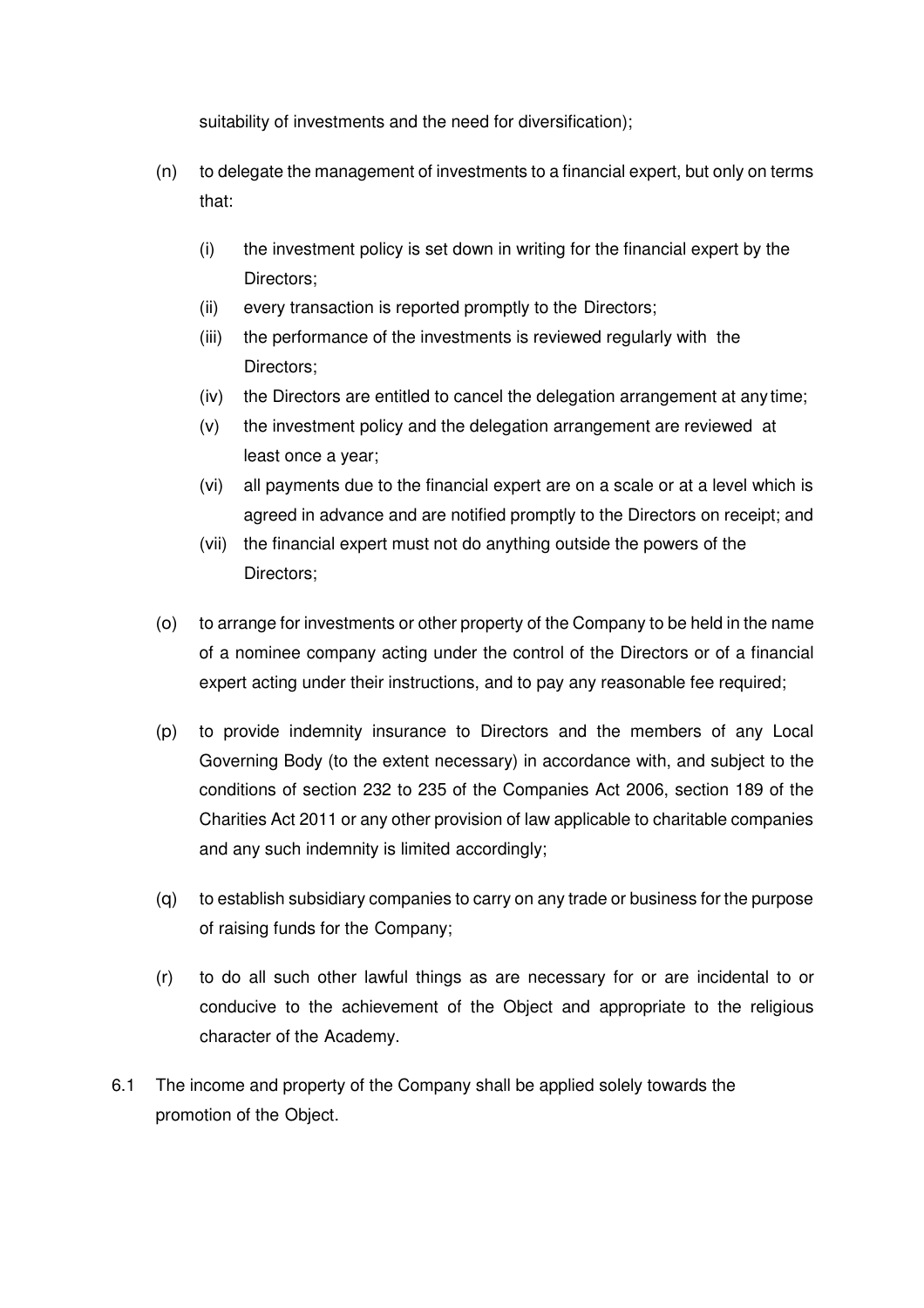- 6.2 None of the income or property of the Company may be paid or transferred directly or indirectly by way of dividend bonus or otherwise by way of profit to any member of the Company. Nonetheless a Member of the Company who is not also a Director may:
	- (a) benefit as a beneficiary of the Company;
	- (b) be paid reasonable and proper remuneration for any goods or services supplied to the Company;
	- (c) be paid rent for premises let by the Member of the Company if the amount of the rent and other terms of the letting are reasonable and proper; and
	- (d) be paid interest on money lent to the Company at a reasonable and proper rate, such rate not to exceed 2 per cent per annum below the base lending rate of a UK clearing bank selected by the Directors, or 0.5%, whichever is the higher.
- 6.3 A Director may benefit from any indemnity insurance purchased at the Company's expense to cover the liability of the Directors which by virtue of any rule of law would otherwise attach to them in respect of any negligence, default or breach of trust or breach of duty of which they may be guilty in relation to the Company: provided that any such insurance shall not extend to:
	- (i) any claim arising from any act or omission which Directors knew to be a breach of trust or breach of duty or which was committed by the Directors in reckless disregard to whether it was a breach of trust or breach of duty or not; and,
	- (ii) provided also that any such insurance shall not extend to the costs of any unsuccessful defence to a criminal prosecution brought against the Directors in their capacity as directors of the Company.

Further, this Article does not authorise a Director to benefit from any indemnity insurance that would be rendered void by any provision of the Companies Act 2006, the Charities Act 2011 or any other provision of law.

- 6.4 A company, which has shares listed on a recognised stock exchange and of which any one Director holds no more than 1% of the issued capital of that company, may receive fees, remuneration or other benefit in money or money's worth from the Company.
- 6.5 A Director may at the discretion of the Directors be reimbursed from the property of the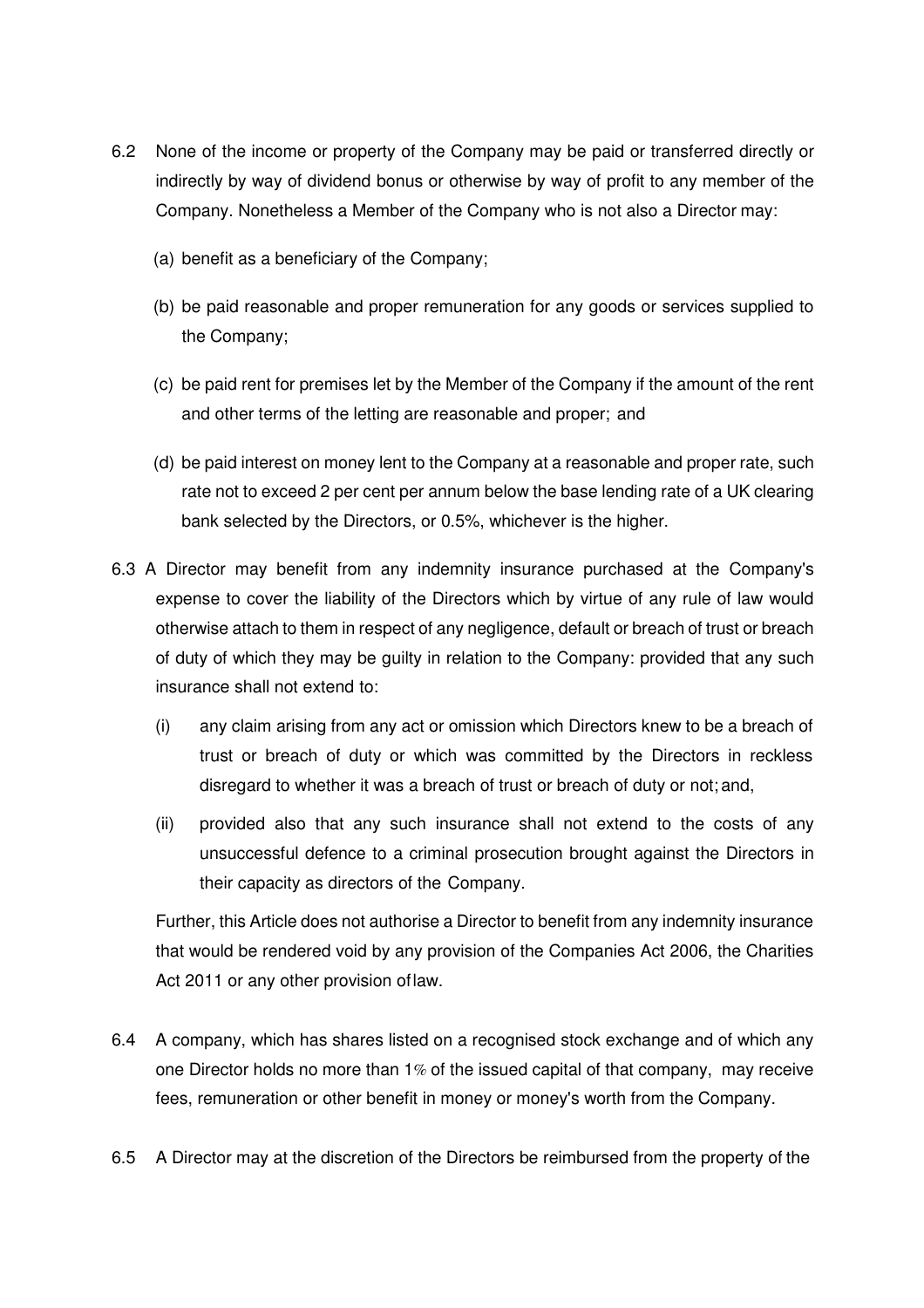Company for reasonable expenses properly incurred by him or her when acting on behalf of the Company, but excluding expenses in connection with foreign travel.

- 6.6 No Director may:
	- (a) buy any goods or services from the Company;
	- (b) sell goods, services, or any interest in land to the Company;
	- (c) be employed by, or receive any remuneration from the Company other than the Chief Executive Officer and Staff Directors;
	- (d) receive any other financial benefit from the Company unless:
		- (i) the payment is permitted by Article 6.7 and the Directors follow the procedure and observe the conditions set out in Article 6.8; or
		- (ii) the Directors obtain the prior written approval of the Charity Commission and fully comply with any procedures it prescribes.
- 6.7 Subject to Article 6.8, a Director may:
	- (a) receive a benefit from the Company in the capacity of a beneficiary of the Company;
	- (b) be employed by the Company or enter into a contract for the supply of goods or services to the Company, other than for acting as a Director;
	- (c) receive interest on money lent to the Company at a reasonable and proper rate not exceeding 2% per annum below the base rate of a clearing bank to be selected by the Directors, or 0.5%, whichever is the higher; and
	- (d) receive rent for premises let by the Director to the Company if the amount of the rent and the other terms of the lease are reasonable and proper.
- 6.8 The Company and its Directors may only rely upon the authority provided by Article 6.7 if each of the following conditions is satisfied:
	- (a) the remuneration or other sums paid to the Director do not exceed an amount that is reasonable in all the circumstances.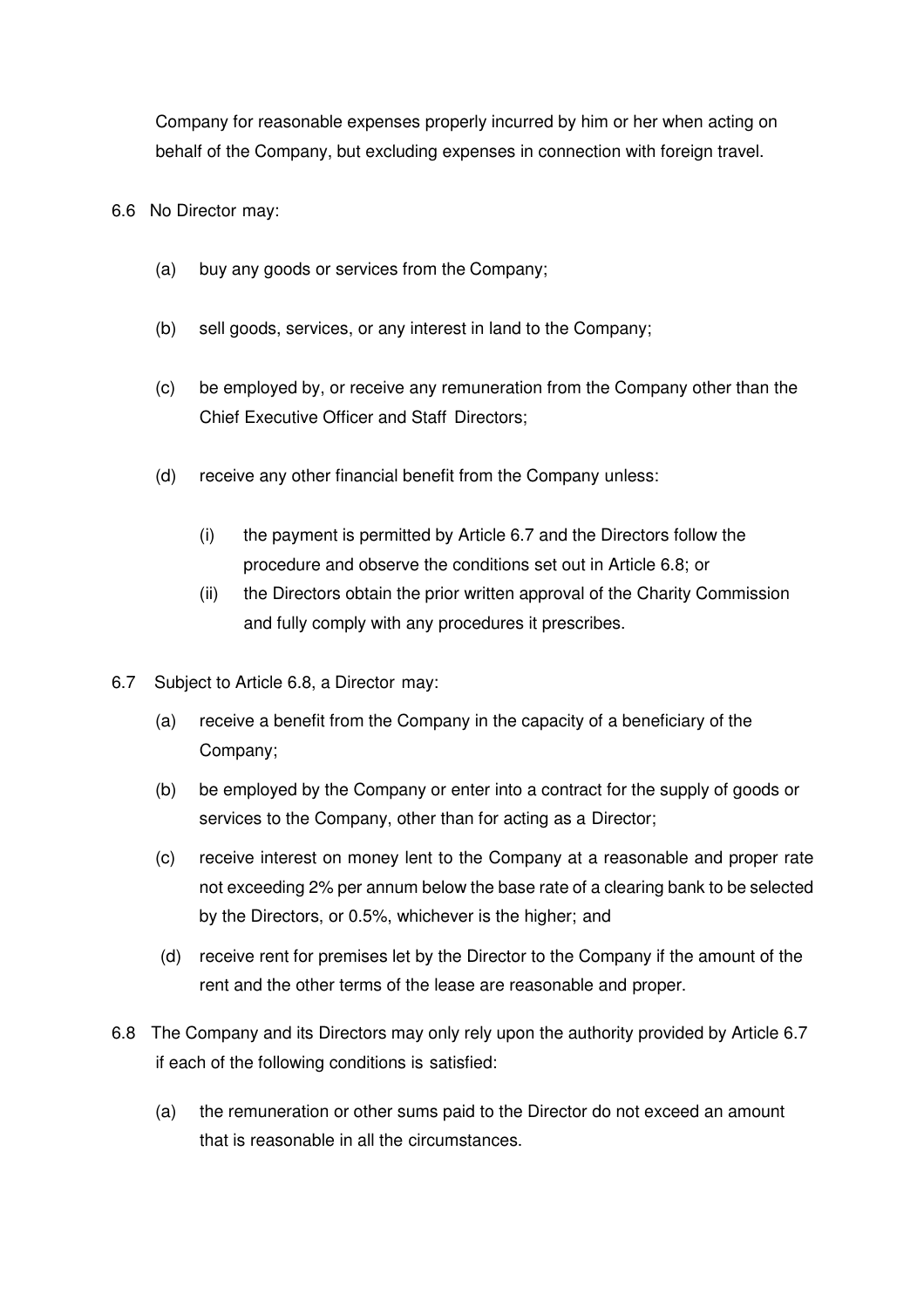- (b) the Director is absent from the part of any meeting at which there is discussion of:
	- (i) his or her employment, remuneration, or any matter concerning the contract, payment or benefit; or
	- (ii) his or her performance in the employment, or his or her performance of the contract; or
	- (iii) any proposal to enter into any other contract or arrangement with him or her or to confer any benefit upon him or her that would be permitted under Article 6.7; or
	- (iv) any other matter relating to a payment or the conferring of any benefit permitted by Article 6.7,
- (c) the Director does not vote on any such matter and is not to be counted when calculating whether a quorum of Directors is present at the meeting;
- (d) save in relation to employing or contracting with the Chief Executive Officer and the Staff Directors, the other Directors are satisfied that it is in the interests of the Company to employ or to contract with that Director rather than with someone who is not a Director. In reaching that decision the Directors must balance the advantage of employing a Director against the disadvantages of doing so (especially the loss of the Director's services as a result of dealing with the Director's conflict of interest);
- (e) the reason for their decision is recorded by the Directors in the minute book; and
- (f) a majority of the Directors then in office have received no such payments or benefit.
- 6.8A The provision in Article 6.6(c) that no Director may be employed by or receive any remuneration from the Company (other than [a Staff Director and] the Chief Executive Officer) does not apply to an employee of the Company who is subsequently elected or appointed as a Director save that this Article shall only allow such a Director to receive remuneration or benefit from the Company in his capacity as an employee of the Company and provided that the procedure as set out in Articles 6.8(b)(i), (ii) and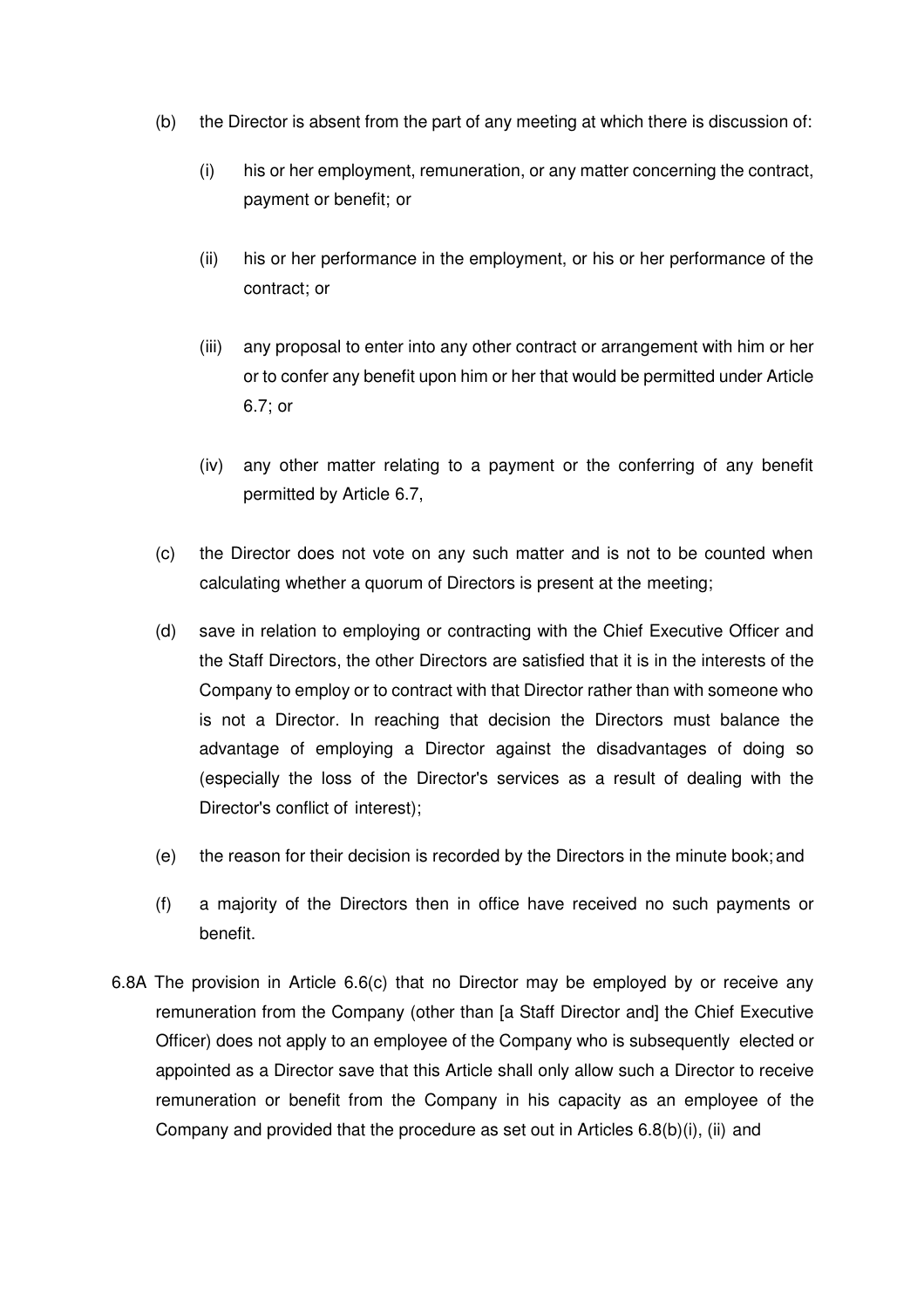6.8 (c) is followed.

6.9 In Articles 6.2 - 6.9:

- (a) "company" shall include any company in which the Company:
	- holds more than 50% of the shares; or
	- controls more than 50% of the voting rights attached to the shares; or
	- has the right to appoint one or more Directors to the Board of the company;
- (b) "Director'' shall include any child, stepchild, parent, grandchild, grandparent, brother, sister or spouse of the Director or any person living with the Director as his or her partner;
- (c) the employment or remuneration of a Director includes the engagement or remuneration of any firm or company in which the Director is:
	- (i) a partner;
	- (ii) an employee;
	- (iii) a consultant;
	- (iv) a director;
	- (v) a member; or
	- (vi) a shareholder, unless the shares of the company are listed on a recognised stock exchange and the Director holds less than 1% of the issued capital.
- 7. The liability of the Members of the Company is limited.
- 8. Every Member of the Company undertakes to contribute such amount as may be required (not exceeding £10) to the Company's assets if it should be wound up while he or she is a Member or within one year after he or she ceases to be a Member, for payment of the Company's debts and liabilities before he or she ceases to be a Member, and of the costs, charges and expenses of winding up, and for the adjustment of the rights of the contributories among themselves.
- 9. If the Company is wound up or dissolved and after all its debts and liabilities (including any under section 2 of the Academies Act 2010) have been satisfied there remains any property it shall not be paid to or distributed among the Members of the Company, but shall be given or transferred to some other charity or charities having objects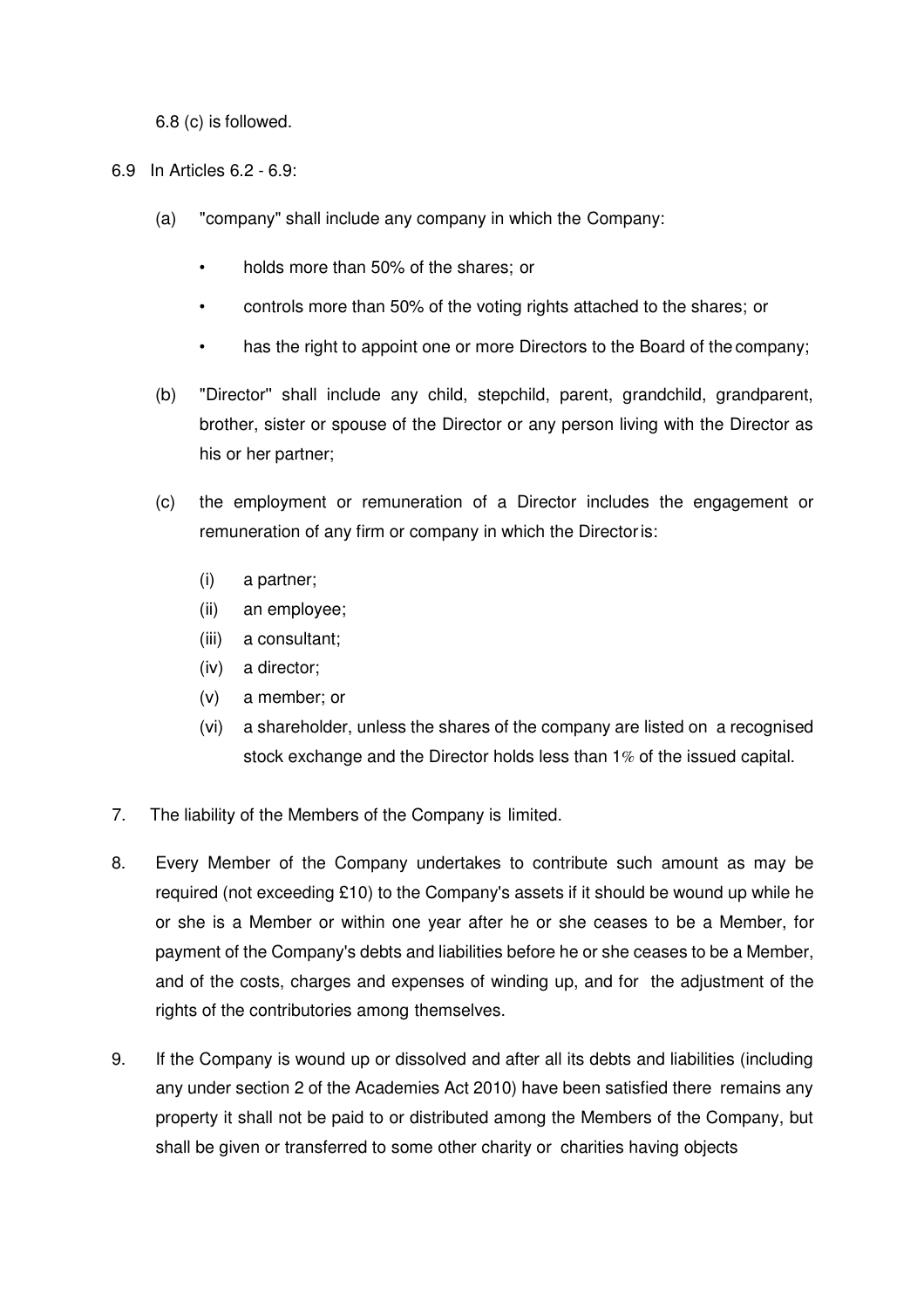similar to the Object which prohibits the distribution of its or their income and property to an extent at least as great as is imposed on the Company by Article 6 above, chosen by the Members of the Company at or before the time of dissolution and if that cannot be done then to some other charitable object.

- 10. No alteration or addition shall be made to or in the provisions of the Memorandum and/or Articles without the written consent of the Trustees and the Diocesan Corporate Member.<sup>1</sup>
- 11. No alteration or addition shall be made to or in the provisions of the Articles which would have the effect (a) that the Company would cease to be a company to which section 60 of the Companies Act 2006 applies; or (b) that the Company would cease to be a charity.

# **MEMBERS**

- 12. The Members of the Company shall comprise:
	- (a) the signatories to the Memorandum, who shall be:
		- (i) the Diocesan Corporate Member; and
		- (ii) three individuals nominated by the Diocesan Corporate Member for the purpose;
	- (b) any person appointed under Article 16.
- 13. Each of the persons entitled to appoint Members in Article 12 shall have the right from time to time by written notice delivered to the Office to remove any Member appointed by them and to appoint a replacement Member to fill a vacancy whether resulting from such removal or otherwise.
- 14. If any of the persons entitled to appoint Members in Article 12:
	- (a) in the case of an individual, die or become legally incapacitated;

 $1$ The requirement for the consent of the Trustees and the Diocesan Board of Education (whether they are members or otherwise) corresponds to the requirement for maintained schools that the consent of these bodies be obtained prior to a change to the Instrument of Government under the Schools Governance (Constitution) (England) Regulations 2007.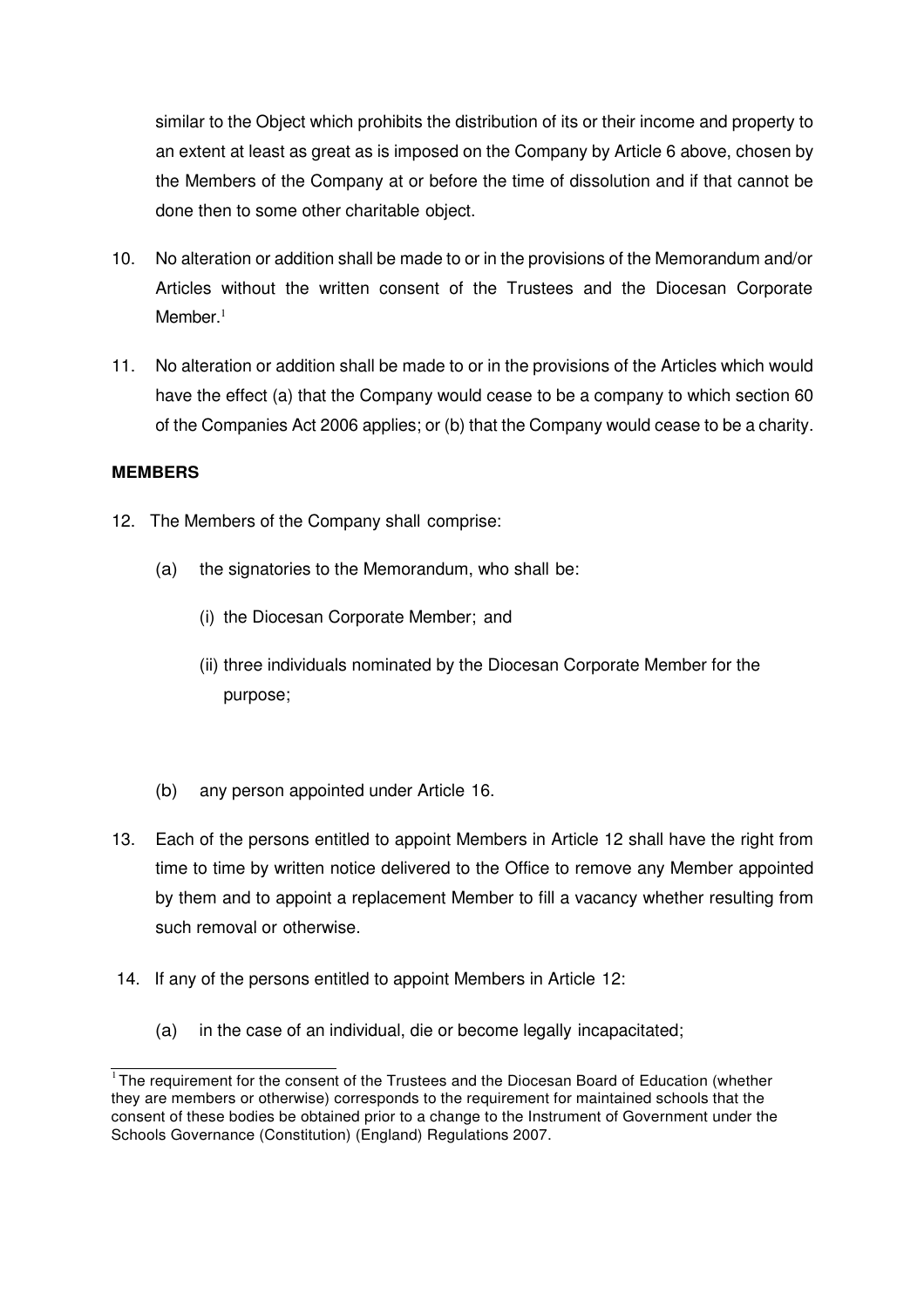- (b) in the case of a corporate entity, cease to exist and are not replaced by a successor institution; or
- (c) becomes insolvent or makes any arrangement or composition with their creditors generally,

their right to appoint Members under these Articles shall vest in the remaining Members.

- 15. Membership will terminate automatically if:
	- (a) a Member (which is a corporate entity) ceases to exist and is not replaced by a successor institution;
	- (b) a Member (who is an individual) dies or becomes incapable by reason of illness or injury of managing and administering his or her own affairs; or
	- (c) a Member becomes insolvent or makes any arrangement or composition with that Member's creditors generally.
- 16. The Members with the written consent of the Diocesan Board of Education may agree by passing a special resolution in writing to appoint such additional Members as they think fit and may agree by passing a special resolution in writing to remove any such additional Members provided that such appointment or removal is in the interests of the Company.
- 17. Every person nominated to be a Member of the Company shall either sign a written consent to become a Member or sign the register of Members on becoming a Member.
- 18. Any Member may resign provided that after such resignation the number of Members is not less than three. A Member shall cease to be one immediately on the receipt by the Company of a notice in writing signed by the person or persons entitled to remove him under Articles 13 or 16 provided that no such notice shall take effect when the number of Members is less than three unless it contains or is accompanied by the appointment of a replacement Member.

# **GENERAL MEETINGS**

19. The Company shall hold an Annual General Meeting each year in addition to any other meetings in that year, and shall specify the meeting as such in the notices calling it;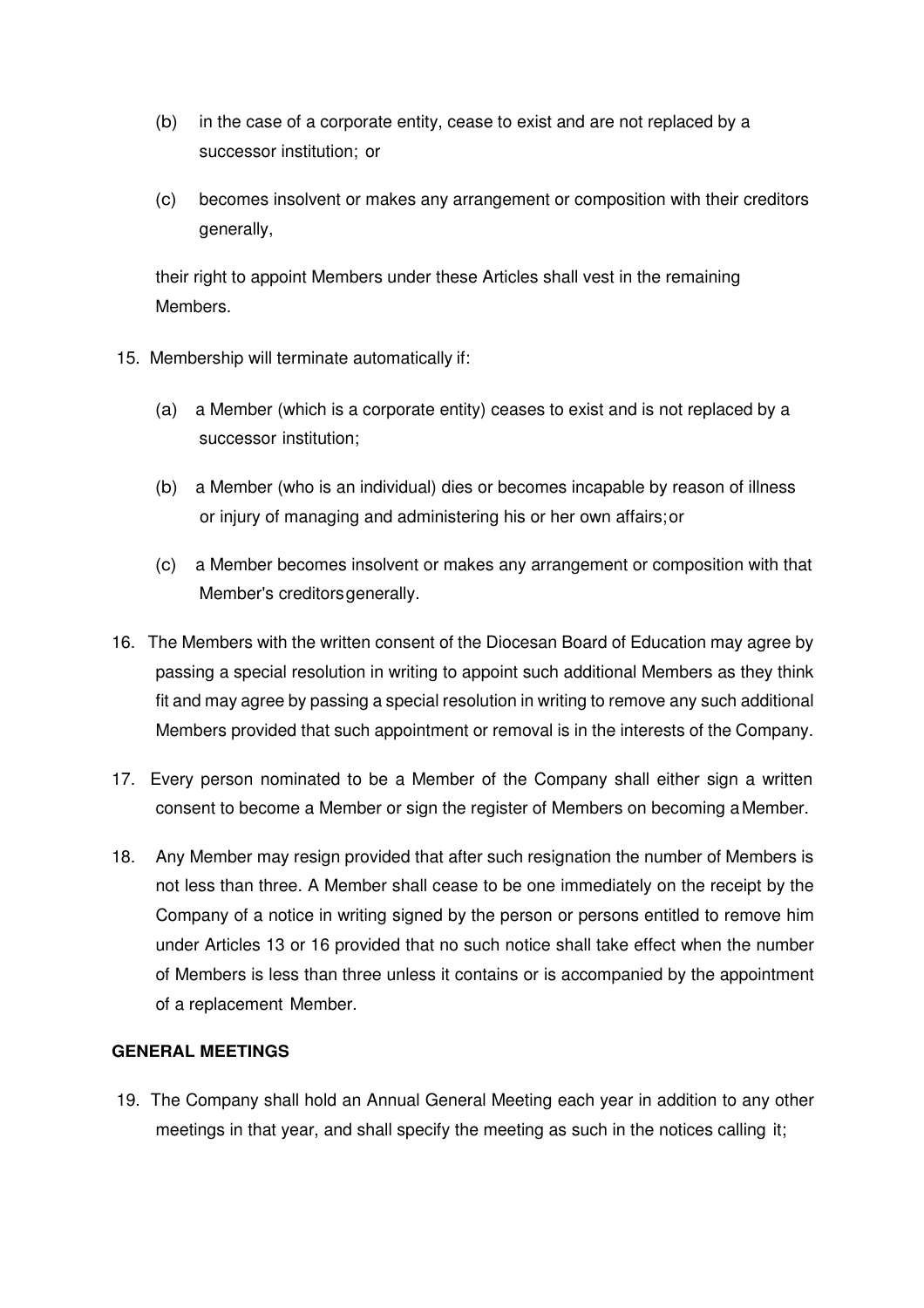and not more than fifteen months shall elapse between the date of one Annual General Meeting of the Company and that of the next. Provided that so long as the Company holds its first Annual General Meeting within eighteen months of its incorporation, it need not hold it in the year of its incorporation or in the following year. The Annual General Meeting shall be held at such time and place as the Directors shall appoint. All general meetings other than Annual General Meetings shall be called General Meetings.

20. The Directors may call general meetings and, on the requisition of Members pursuant to the provisions of the Companies Act 2006, shall forthwith proceed to convene a general meeting in accordance with that Act. If there are not within the United Kingdom sufficient Directors to call a general meeting, any Director or any Member of the Company may call a general meeting.

# **NOTICE OF GENERAL MEETINGS**

21. General meetings shall be called by at least fourteen clear days' notice but a general meeting may be called by shorter notice if it is so agreed by a majority in number of Members having a right to attend and vote and together representing not less than 90% of the total voting rights at that meeting.

The notice shall specify the time and place of the meeting and the general nature of the business to be transacted and, in the case of an Annual General Meeting, shall specify the meeting as such. The notice shall also state that the Member is entitled to appoint a proxy.

The notice shall be given to all the Members, to the Directors and auditors.

22. The accidental omission to give notice of a meeting to, or the non-receipt of notice of a meeting by, any person entitled to receive notice shall not invalidate the proceedings at that meeting.

## **PROCEEDINGS AT GENERAL MEETINGS**

23. No business shall be transacted at any meeting unless a quorum is present. A Member counts towards the quorum by being present either in person or by proxy. Two persons entitled to vote upon the business to be transacted, each being a Member or a proxy of a Member or a duly authorised representative of a Member organisation shall constitute a quorum.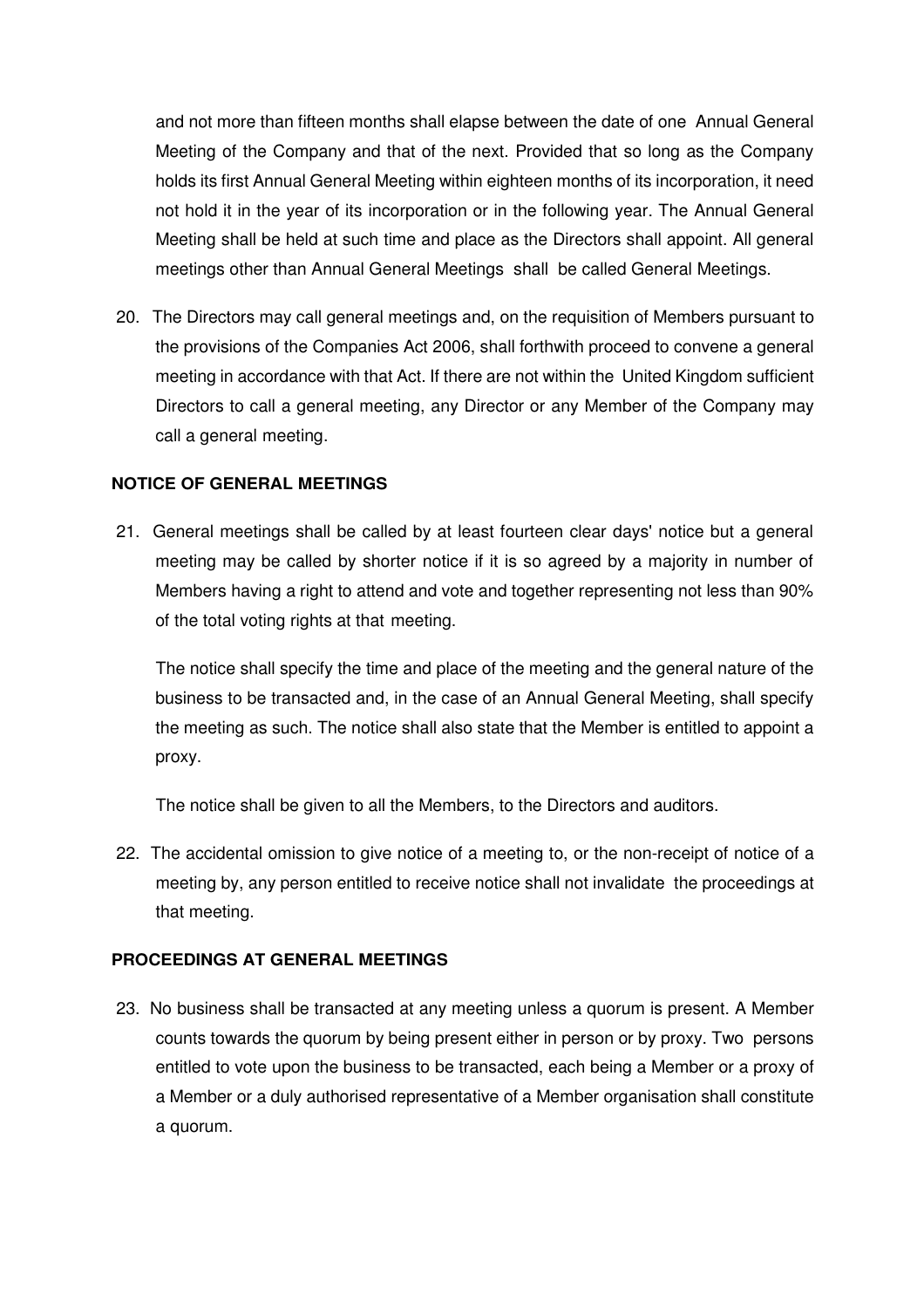- 24. If a quorum is not present within half an hour from the time appointed for the meeting, or if during a meeting a quorum ceases to be present, the meeting shall stand adjourned to the same day in the next week at the same time and place or to such time and place as the Directors may determine.
- 25. If present, the chairman, if any, of the Directors shall preside as chairman of the meeting
- 26. If the chairman of the Directors is not present within fifteen minutes after the time appointed for holding the meeting, the Members present and entitled to vote shall choose one of their number to be chairman.
- 27. A Director shall, notwithstanding that he is not a Member, be entitled to attend and speak at any general meeting.
- 28. The chairman may, with the consent of a majority of the Members at a meeting at which a quorum is present (and shall if so directed by the meeting), adjourn the meeting from time to time and from place to place, but no business shall be transacted at any adjourned meeting other than the business which might properly have been transacted at the meeting had the adjournment not taken place. When a meeting is adjourned for fourteen days or more, at least seven clear days' notice shall be given specifying the time and place of the adjourned meeting and the general nature of the business to be transacted. Otherwise it shall not be necessary to give any such notice.
- 29. A resolution put to the vote of the meeting shall be decided on a show of hands unless before, or on the declaration of the result of the show of hands, a poll is duly demanded. Subject to the provisions of the Companies Act 2006, a poll may be demanded:
	- (a) by the chairman; or
	- (b) by at least two Members having the right to vote at the meeting; or,
	- (c) by a Member or Members representing not less than one-tenth of the total voting rights of all the Members having the right to vote at the meeting.
- 30. Unless a poll is duly demanded a declaration by the chairman that a resolution has been carried or carried unanimously, or by a particular majority, or lost, or not carried by a particular majority and an entry to that effect in the minutes of the meeting shall be conclusive evidence of the fact without proof of the number or proportion of the votes recorded in favour of or against such resolution.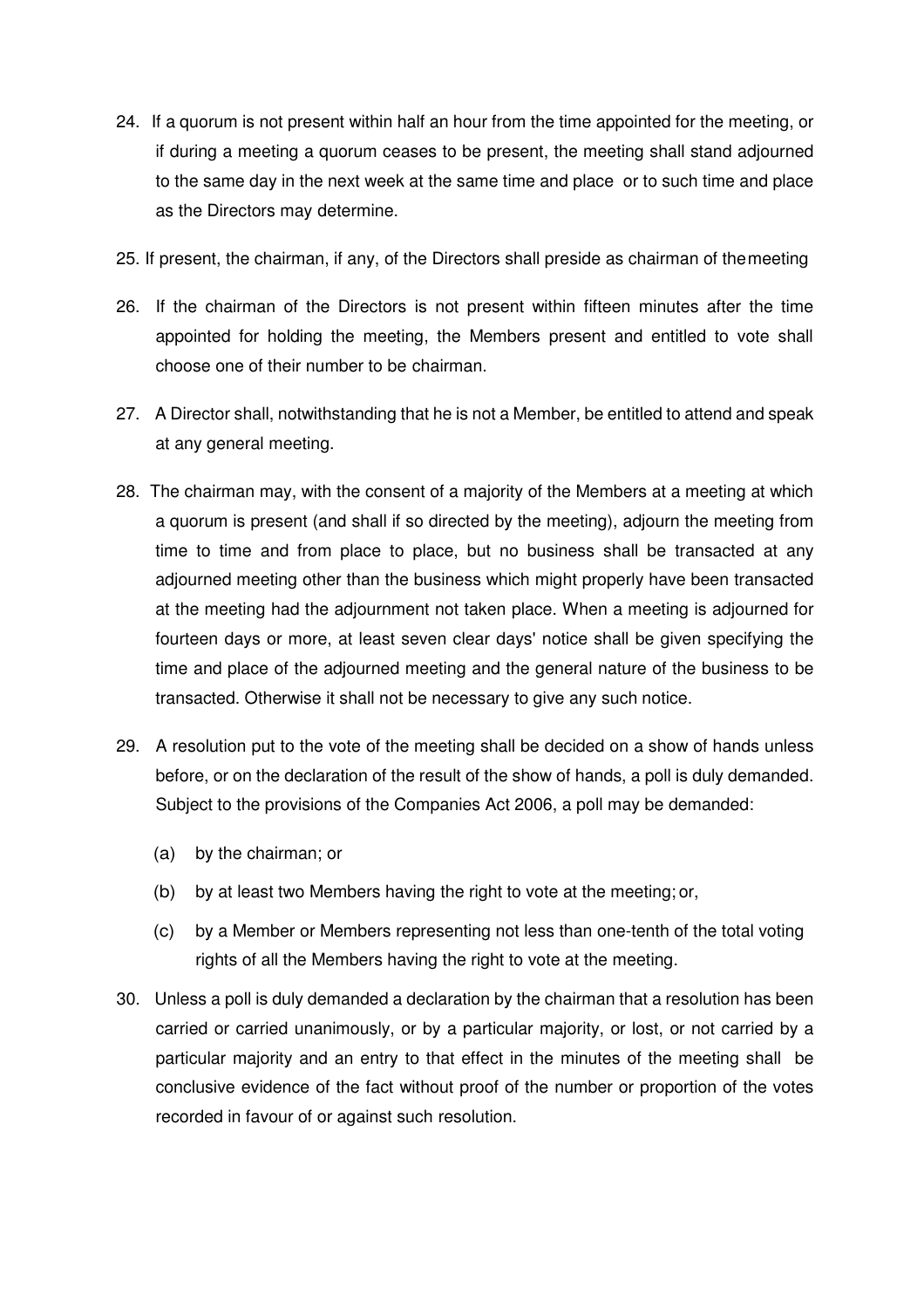- 31. The demand for a poll may be withdrawn, before the poll is taken, but only with the consent of the chairman. The withdrawal of a demand for a poll shall not invalidate the result of a show of hands declared before the demand for the poll was made.
- 32. A poll shall be taken as the chairman directs and he may appoint scrutineers (who need not be Members) and fix a time, date and place for declaring the results. The result of the poll shall be deemed to be the resolution of the meeting at which the poll was demanded.
- 33. A poll demanded on the election of the chairman or on a question of adjournment shall be taken immediately. A poll demanded on any other question shall be taken either immediately or at such time, date and place as the chairman directs not being more than thirty days after the poll is demanded. The demand for a poll shall not prevent continuance of a meeting for the transaction of any business other than the question on which the poll is demanded. If a poll is demanded before the declaration of the result of a show of hands and the demand is duly withdrawn, the meeting shall continue as if the demand had not been made.
- 34. No notice need be given of a poll not taken immediately if the time and place at which it is to be taken are announced at the meeting at which it is demanded. In other cases at least seven clear days' notice shall be given specifying the time and place at which the poll is to be taken.
- 35. A resolution in writing agreed by such number of members as required if it had been proposed at a general meeting shall be as effectual as if it had been passed at a general meeting duly convened and held provided that a copy of the proposed resolution has been sent to every Member. The resolution may consist of several instruments in the like form each agreed by one or more Members.

## **VOTES OF MEMBERS**

- 36. On the show of hands every Member present in person shall have one vote. On a poll every Member present in person or by proxy shall have one vote.
- 37. Not used.
- 38. No Member shall be entitled to vote at any general meeting unless all moneys then payable by him to the Company have been paid.
- 39. No objections shall be raised to the qualification of any person to vote at any general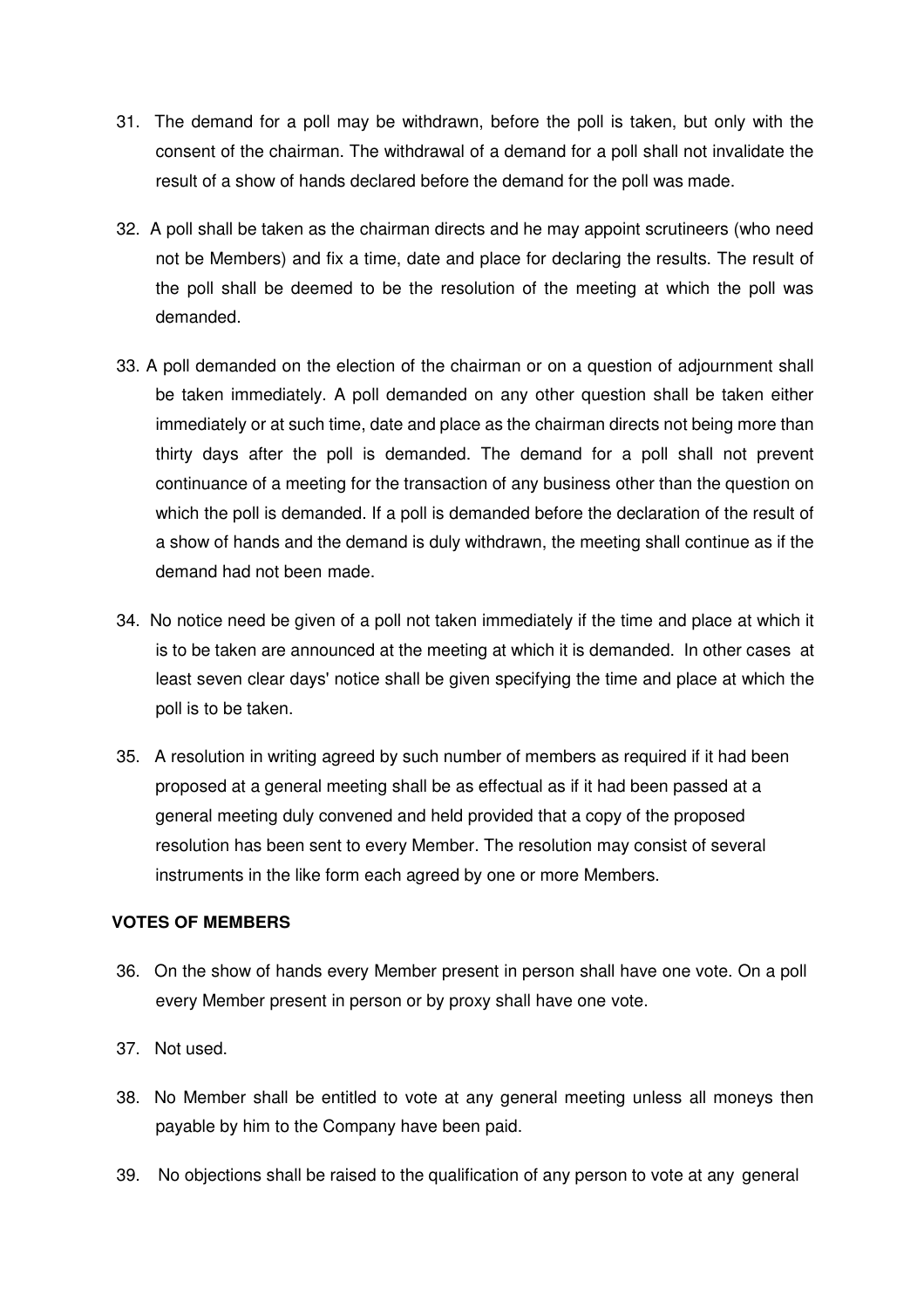meeting except at the meeting or adjourned meeting at which the vote objected to is tendered, and every vote not disallowed at the meeting shall be valid. Any objection made in due time shall be referred to the chairman whose decision shall be final and conclusive.

40. An instrument appointing a proxy shall be in writing, signed by or on behalf of the appointer and shall be in the following form (or in a form as near thereto as circumstances allow or in any other form which is usual or which the Directors may approve) -

> "I/We, ........, of ........., being a Member/Members of the above named Company, hereby appoint ...... of ......, or in his absence, ........ of ....... as my/our proxy to attend, speak and vote in my/our name[s] and on my/our behalf at the annual general meeting/ general meeting of the Company to be held on .....20[ ], and at any adjournment thereof.

Signed on ..... 20[ ]"

41. Where it is desired to afford Members an opportunity of instructing the proxy how he shall act the instrument appointing a proxy shall be in the following form (or in a form as near thereto as circumstances allow or in any other form which is usual or which the Directors may approve) -

> "I/We, ......., of ......., being a Member/Members of the above-named Company, hereby appoint .... of ......., or in his absence, ..... of ......, as my/our proxy to attend, speak and vote in my/our name[s] and on my/our behalf at the annual general meeting/ general meeting of the Company, to be held on .... 20[ ], and at any adjournment thereof.

This form is to be used in respect of the resolutions mentioned below as follows:

Resolution No. 1 \*for\* against

Resolution No. 2 \*for\* against.

\* Strike out whichever is not desired.

Unless otherwise instructed, the proxy may vote as he thinks fit or abstain from voting,

Signed on .... 20[ ]"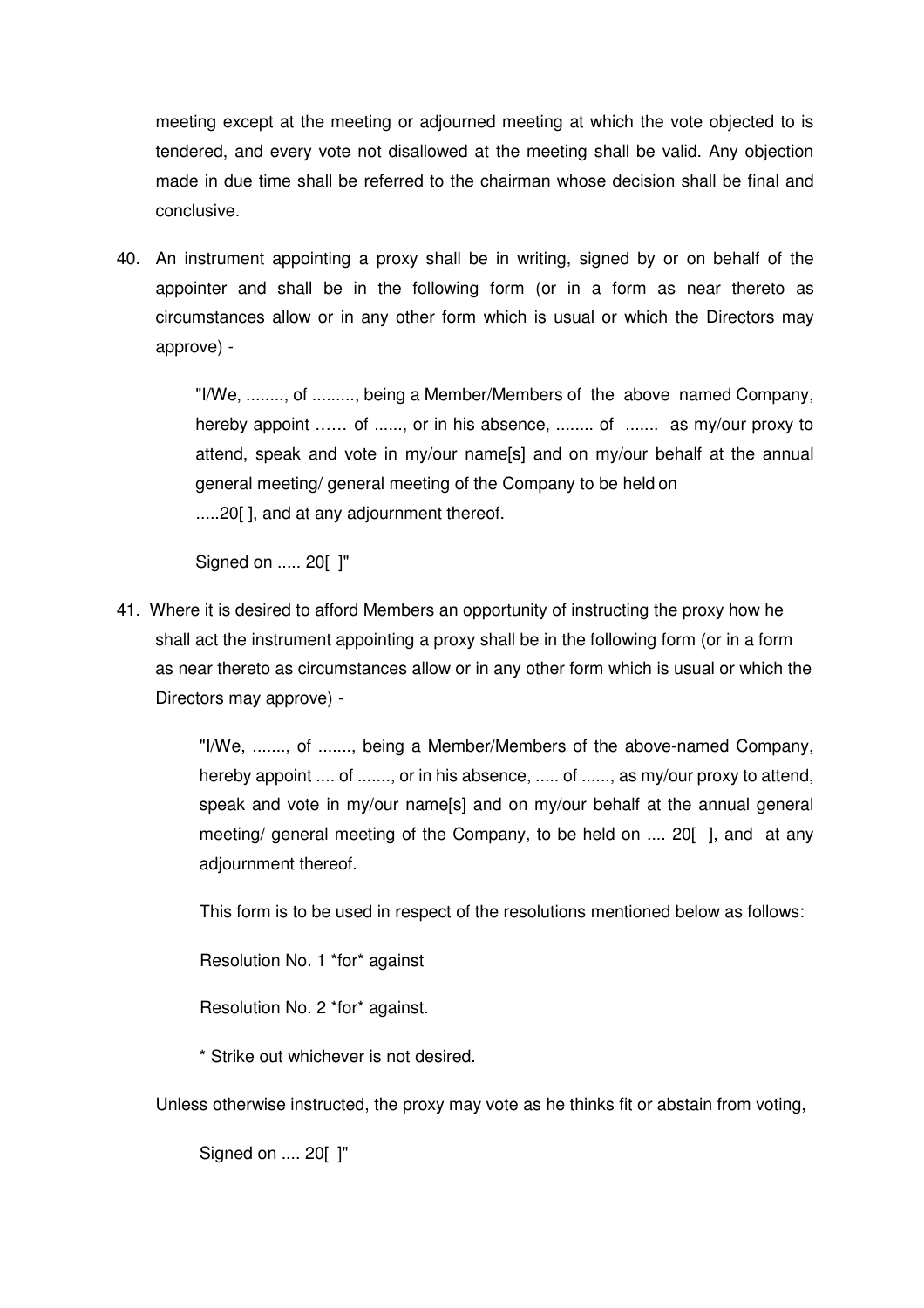- 42. The instrument appointing a proxy and any authority under which it is signed or a copy of such authority certified by a notary or in some other way approved by the Members may:
	- (a) be deposited at the office or at such other place within the United Kingdom as is specified in the notice convening the meeting or in any instrument of proxy sent out by the Company in relation to the meeting not less than 48 hours before the time for holding the meeting or adjourned meeting at which the person named in the instrument proposes to vote, or
	- (b) in the case of a poll taken more than 48 hours after it is demanded, be deposited as aforesaid after the poll has been demanded and not less than 24 hours before the time appointed for the taking of the poll; or
	- (c) where the poll is not taken forthwith but is taken not more than 48 hours after it was demanded, be delivered at the meeting at which the poll was demanded to the chairman or to the Clerk or to any Director,

and an instrument of proxy which is not deposited or delivered in a manner so permitted shall be invalid.

- 43. A vote given or poll demanded by proxy or by the duly authorised representative of a corporation shall be valid notwithstanding the previous determination of the authority of the person voting or demanding a poll unless notice of the determination was received by the Company at the office or at such other place at which the instrument of proxy was duly deposited before the commencement of the meeting or adjourned meeting at which the vote given or the poll demanded or (or in the case of a poll taken otherwise than on the same day as the meeting or adjourned meeting) the time appointed for taking the poll.
- 44. Any organisation which is a Member of the Company may by resolution of its board of directors or other governing body authorise such person as it thinks fit to act as its representative at any meeting of the Company, and the person so authorised shall be entitled to exercise the same powers on behalf of the organisation which he represents as that organisation could exercise if it were an individual Member of the Company.

# **DIRECTORS**

45. The number of Directors shall be not less than three, but (unless otherwise determined by ordinary resolution) shall not be subject to any maximum.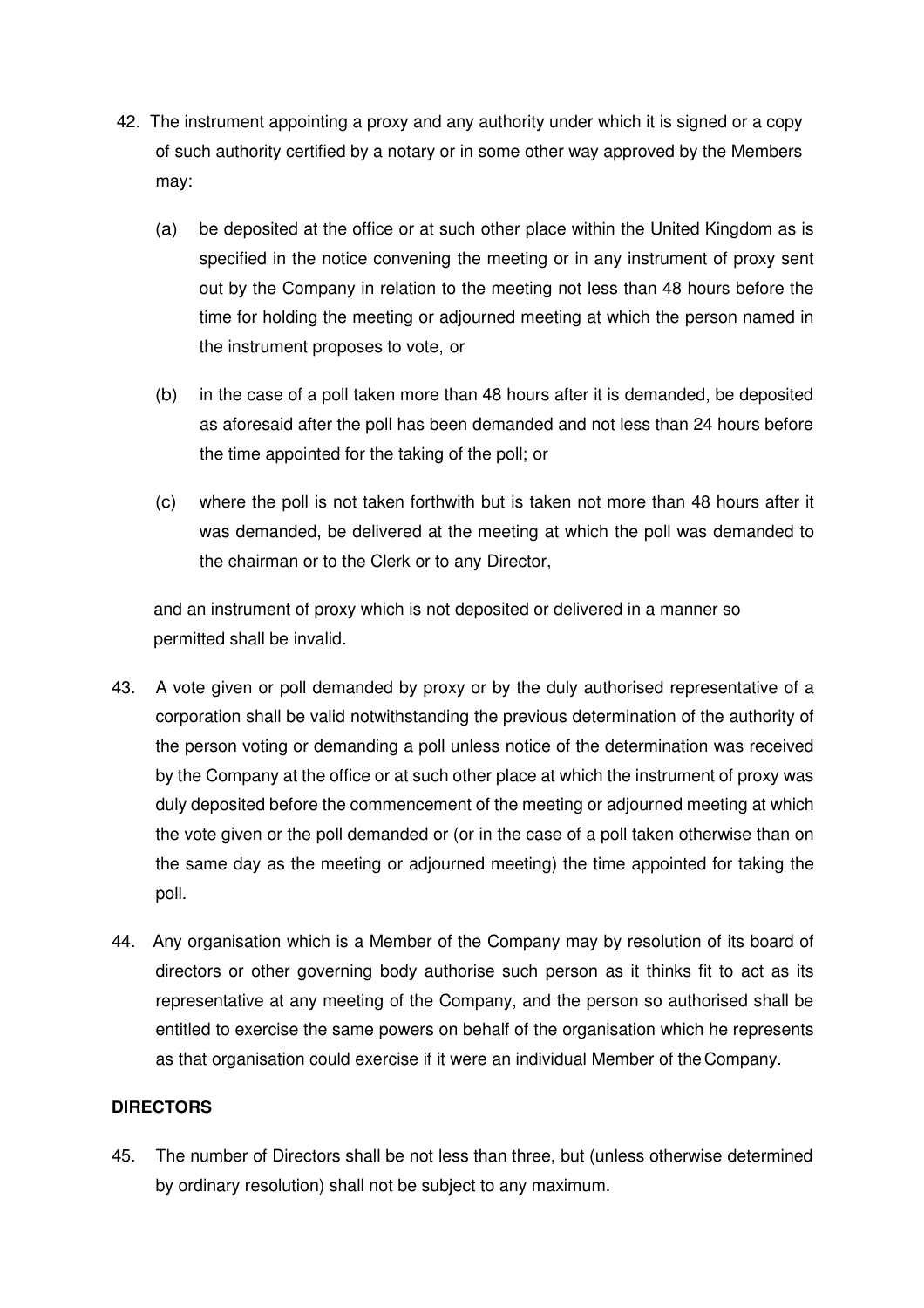- 46. Subject to Articles 48-49, the Company shall have the following Directors:
	- (a) Up to twelve (12) Directors, appointed under Article 50;
	- (b) Not used; and
	- (c) Parent Directors if appointed under Articles 53-56 in the event that no provision is made for parent representatives on Local Governing Bodies under Article 101A.
- 47. The Company may also have any Co-opted Director appointed under Article 58.
- 48. The first Directors shall be those persons named in the statement delivered pursuant to sections 9 and 12 of the Companies Act 2006.
- 49. Future Directors shall be appointed or elected, as the case may be, under these Articles. Where it is not possible for such a Director to be appointed or elected due to the fact that an Academy has not yet been established, then the relevant Article or part thereof shall not apply.

# **APPOINTMENT OF DIRECTORS**

- 50. The Members shall appoint up to twelve (12) Directors.
- 51. Not used.
- 52. Not used.

# **PARENT DIRECTORS**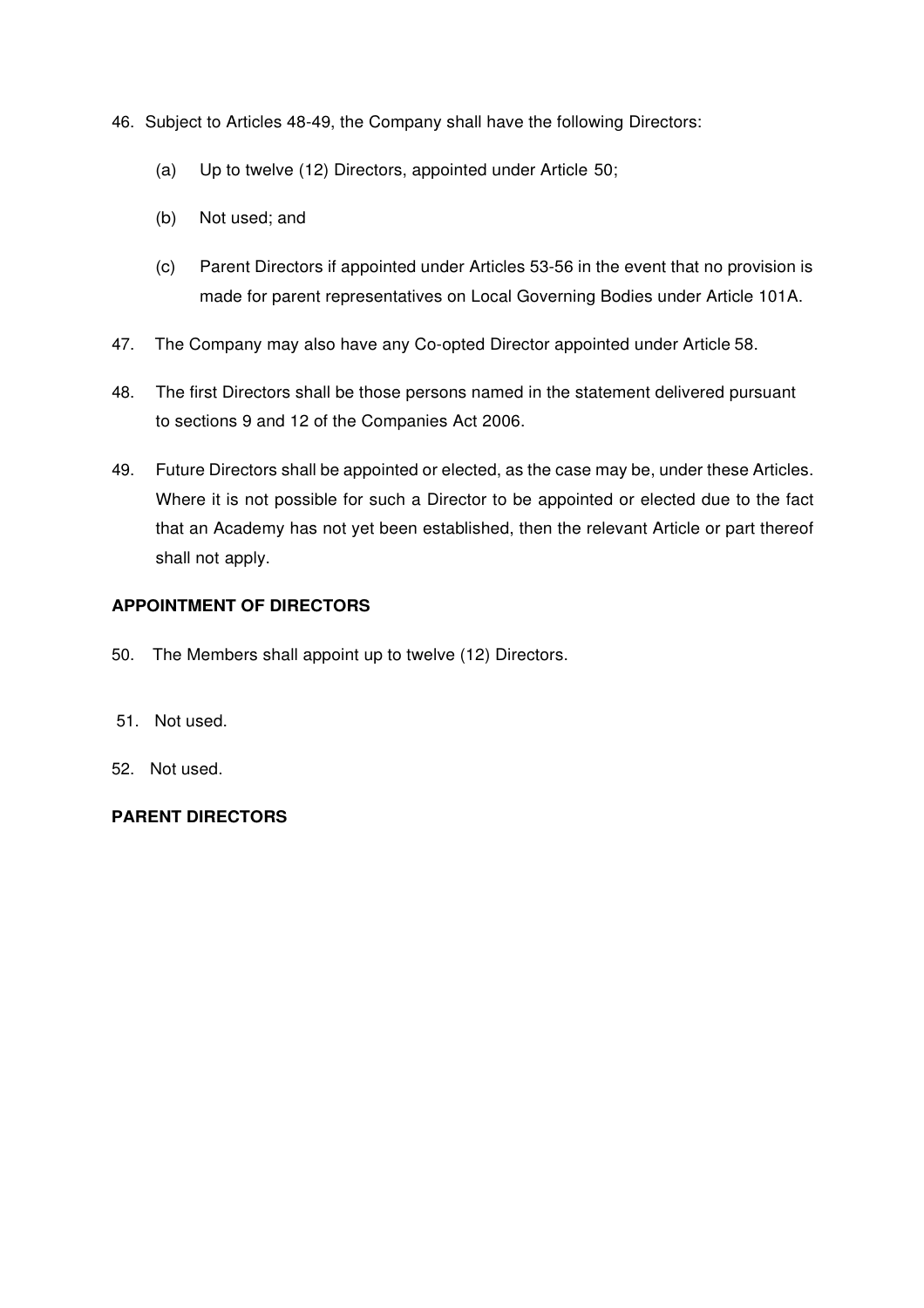- 53. In circumstances where the Directors have not appointed Local Governing Bodies in respect of the Academies as envisaged in Article 101A there shall be a minimum of 2 Parent Directors and otherwise such number as the Members shall decide who shall be appointed or elected in accordance with Articles 54 - 56.
- 54. Parent Directors and parent members of the Local Governing Bodies or Advisory Bodies shall be elected or appointed by the parents of registered pupils at one or more of the Academies and each must be a parent at the time when he is elected or appointed.
- 54A. Notwithstanding Article 53, if no parents put themselves forward for election the number of Parent Directors and parent members of the Local Governing Bodies or Advisory Bodies required shall be made up by Parent Directors and parent members appointed by the Directors.
- 55. The Directors shall make all necessary arrangements for, and determine all other matters relating to, an election of the Parent Directors or parent members of Local Governing Bodies or Advisory Bodies, including any question of whether a person is a parent of a registered pupil at one of the Academies. Any election of the Parent Directors or parent members of the Local Governing Bodies or Advisory Bodies which is contested shall be held by secret ballot.
- 56. In appointing a Parent Director or parent member of a Local Governing Body or Advisory Body the Directors shall appoint a person who is the parent of a registered pupil at an Academy; or where it is not reasonably practical to do so, a person who is the parent of a child of compulsory school age.
- 57. Not used.

# **CO-OPTED DIRECTORS**

58. The Directors appointed under Article 50 with the consent of the Diocesan Member may appoint up to 2 Co-opted Directors for such term (not exceeding four years) and otherwise upon such conditions as they shall think fit. A 'Co-opted Director' means a person who is appointed to be a Director by being Co-opted by Directors who have not themselves been so appointed. The Directors may not co-opt an employee of the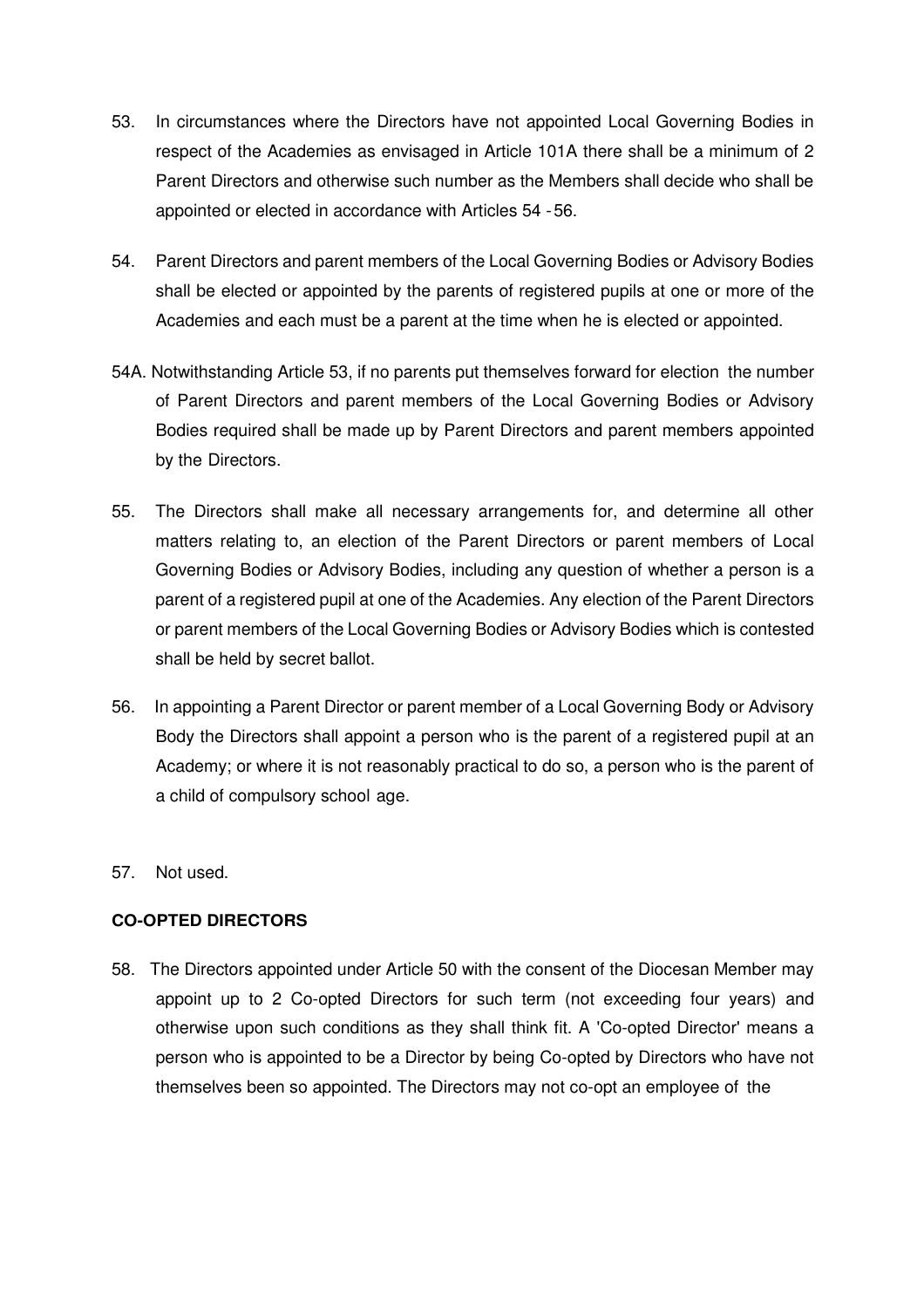Company as a Co-opted Director if thereby the number of Directors who are employees of the Company would exceed one third of the total number of Directors including the Chief Executive Officer and the Staff Directors.

59 - 63. Not used.

## **TERM OF OFFICE**

64. The term of office for any Director (other than Co-opted Directors under Article 58) shall be four years, save that (unless the Members at any time resolve otherwise), who shall remain in office until they cease to be employed by the Company or cease to hold the position to which they were appointed (such as Principal)]. Subject to remaining eligible to be a particular type of Director, any Director may be re-appointed or re- elected.

## **RESIGNATION AND REMOVAL**

- 65. A Director shall cease to hold office if he resigns his office by notice to the Company (but only if at least three Directors will remain in office when the notice of resignation is to take effect).
- 66. A Director shall cease to hold office if he is removed by the person or persons who appointed him. This Article does not apply in respect of a Parent Director.
- 67. Where a Director resigns his office or is removed from office, the Director or, where he is removed from office, those removing him, shall give written notice thereof to the Clerk.

## **DISQUALIFICATION OF DIRECTORS**

- 68. No person shall be qualified to be a Director unless he is aged 18 or over at the date of his election or appointment. No current pupil or current student of any of the Academies shall be a Director.
- 69. A Director shall cease to hold office if he becomes incapable by reason of illness or injury of managing or administering his own affairs.
- 70. A Director shall cease to hold office if he is absent without the permission of the Directors from all their meetings held within a period of six months and the Directors resolve that his office be vacated.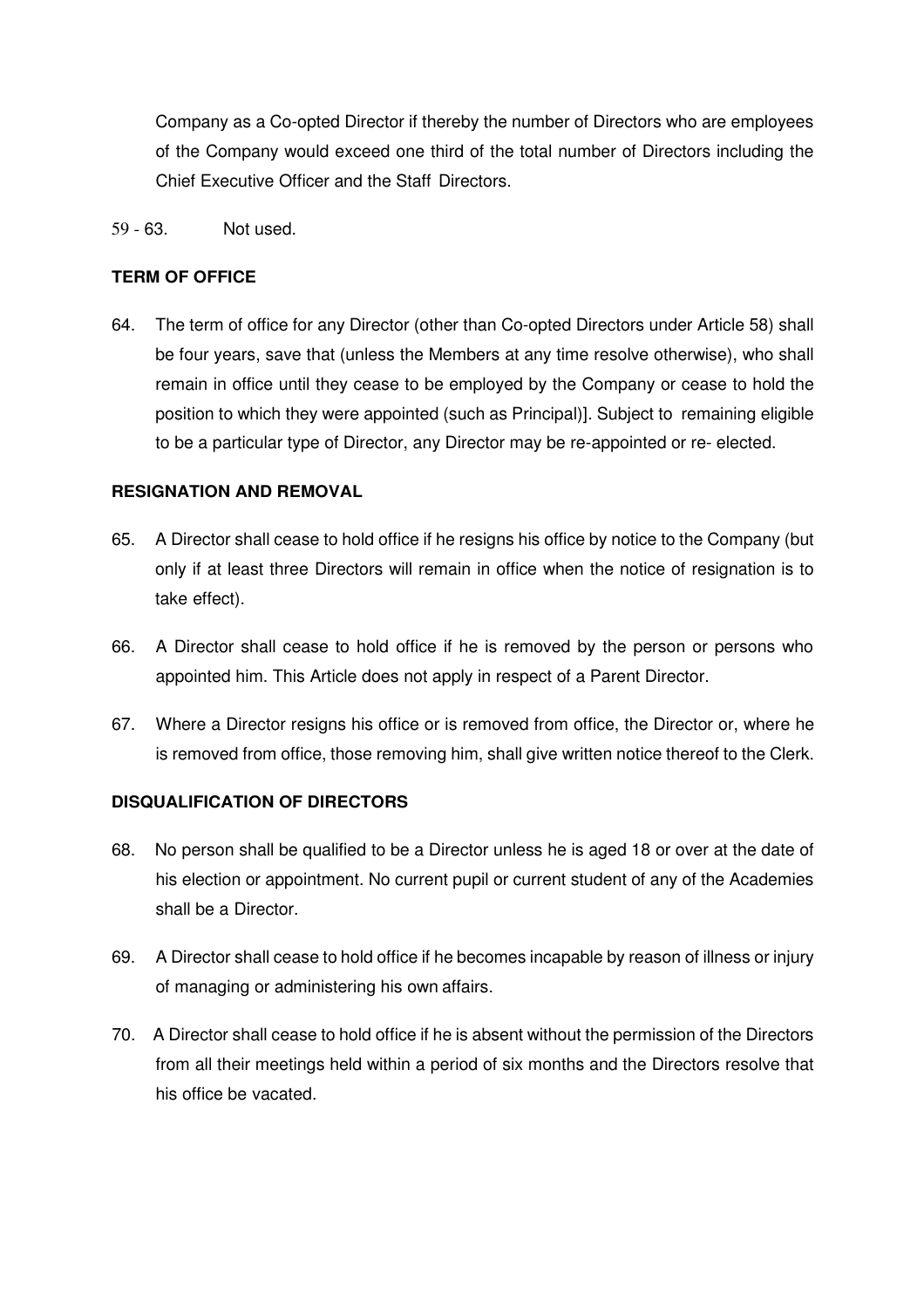- 71. A person shall be disqualified from holding or continuing to hold office as a Director if:
	- (a) his estate has been sequestrated and the sequestration has not been discharged, annulled or reduced; or
	- (b) he is the subject of a bankruptcy restrictions order or an interim order.
- 72. A person shall be disqualified from holding or continuing to hold office as a Director at any time when he is subject to a disqualification order or a disqualification undertaking under the Company Directors Disqualification Act 1986 or to an order made under section 429(2)(b) of the Insolvency Act 1986 (failure to pay under county court administration order).
- 73. A Director shall cease to hold office if he ceases to be a Director by virtue of any provision in the Companies Act 2006 or is disqualified from acting as a trustee by virtue of section 178 of the Charities Act 2011 (or any statutory re-enactment or modification of that provision).
- 74. A person shall be disqualified from holding or continuing to hold office as a Director if he has been removed from the office of charity trustee or trustee for a charity by an order made by the Charity Commission or the High Court on the grounds of any misconduct or mismanagement in the administration of the charity for which he was responsible or to which he was privy, or which he by his conduct contributed to or facilitated.
- 75. Not used.
- 76 Not used.
- 77. A person shall be disqualified from holding or continuing to hold office as a Director where he has, at any time, been convicted of any criminal offence, excluding any that have been spent under the Rehabilitation of Offenders Act 1974 as amended, and excluding any offence for which the maximum sentence is a fine or a lesser sentence except where a person has been convicted of any offence which falls under section 178 of the Charities Act 2011.
- 78. After the first Academy has opened, a person shall be disqualified from holding or continuing to hold office as a Director if he has not provided to the chairman of the Directors a criminal records certificate at an enhanced disclosure level under section 113B of the Police Act 1997. In the event that the certificate discloses any information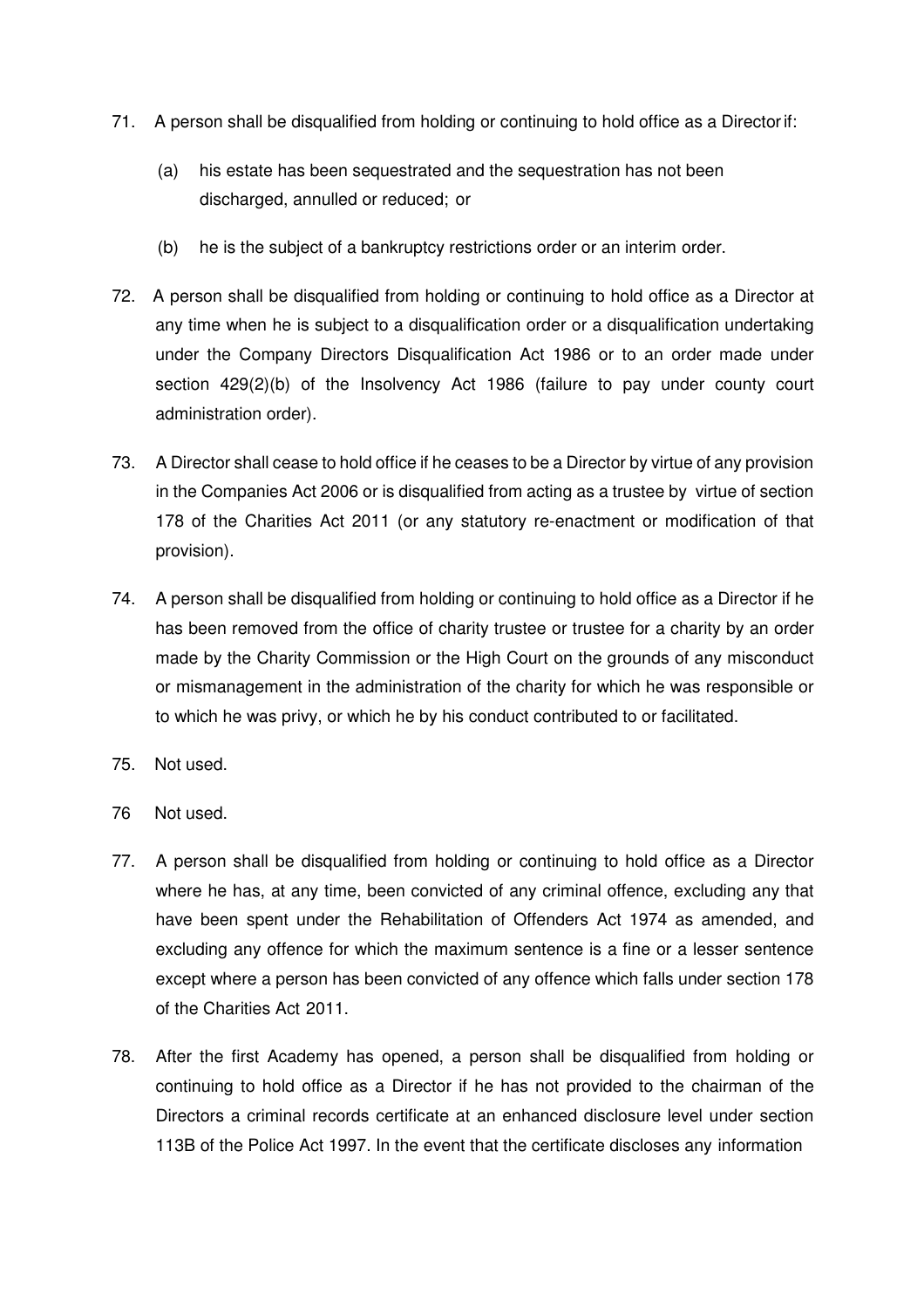which would in the opinion of either the chairman, or the Chief Executive Officer confirm their unsuitability to work with children that person shall be disqualified. If a dispute arises as to whether a person shall be disqualified, a referral shall be made to the Secretary of State to determine the matter. The determination of the Secretary of State shall be final.

- 79. Where, by virtue of these Articles a person becomes disqualified from holding, or continuing to hold office as a Director; and he is, or is proposed, to become such a Director, he shall upon becoming so disqualified give written notice of that fact to the Clerk.
- 80. Articles 68 to 74, Articles 77 to 79 and Articles 97 to 98 also apply to any member of any committee of the Directors, including a Local Governing Body, who is not a Director.

# **CLERK TO THE DIRECTORS**

81. The Clerk shall be appointed by the Directors for such term, at such remuneration and upon such conditions as they may think fit; and any Clerk so appointed may be removed by them. The Clerk shall not be a Director, or a Principal. Notwithstanding this Article, the Directors may, where the Clerk fails to attend a meeting of theirs, appoint any one of their number or any other person to act as Clerk for the purposes of that meeting.

## **CHAIRMAN AND VICE-CHAIRMAN OF THE DIRECTORS**

- 82. The Directors shall for each school year elect a chairman and a vice-chairman from among their number. A Director who is employed by the Company shall not be eligible for election as chairman or vice-chairman.
- 83. Subject to Article 84, the chairman or vice-chairman shall hold office as such until his successor has been elected in accordance with Article 85.
- 84. The chairman or vice-chairman may at any time resign his office by giving notice in writing to the Clerk. The chairman or vice-chairman shall cease to hold office if:
	- (a) he ceases to be a Director;
	- (b) he is employed by the Company;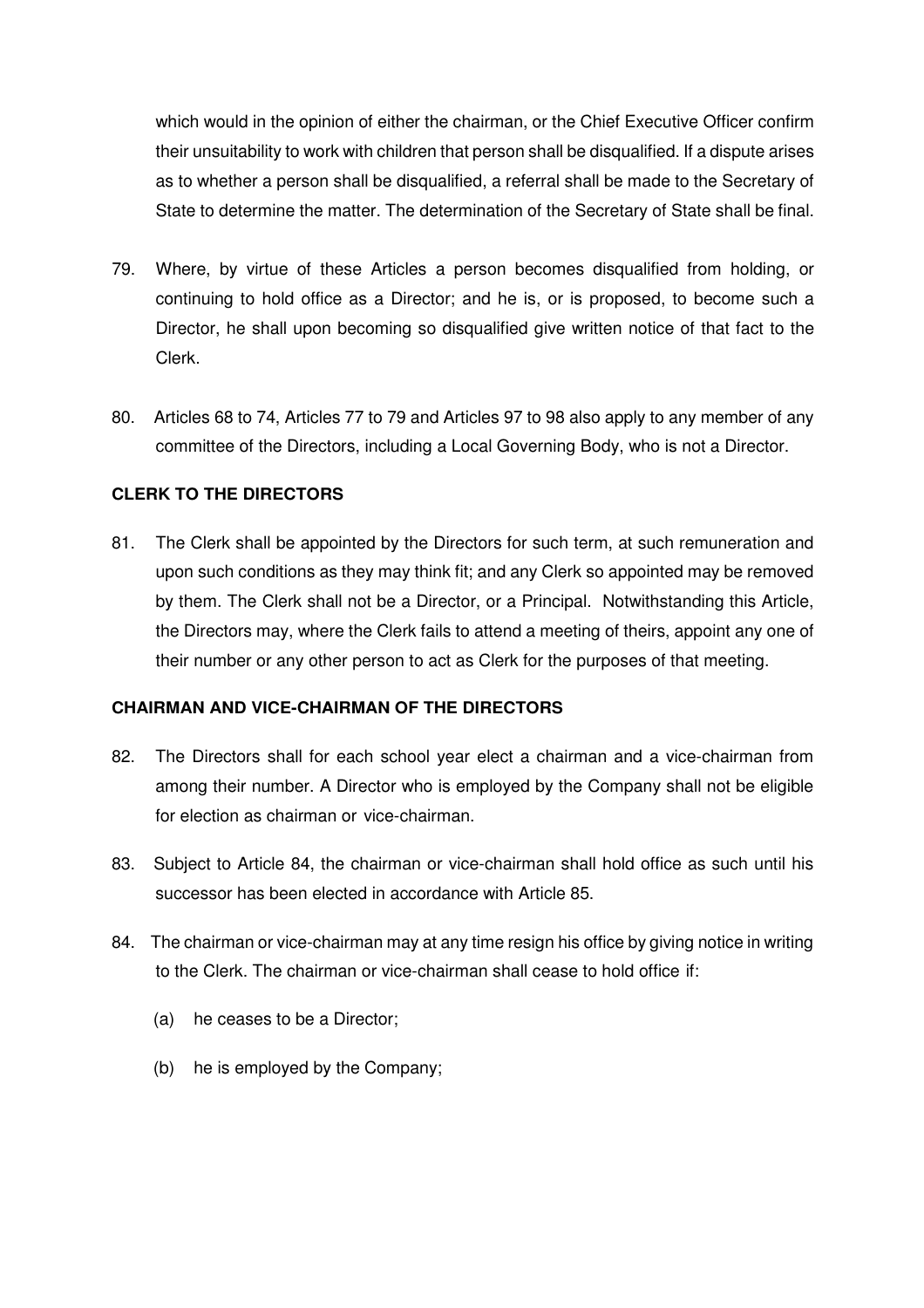- (c) he is removed from office in accordance with these Articles; or
- (d) in the case of the vice-chairman, he is elected in accordance with these Articles to fill a vacancy in the office of chairman.
- 85. Where by reason of any of the matters referred to in Article 84, a vacancy arises in the office of chairman or vice-chairman, the Directors shall at their next meeting elect one of their number to fill that vacancy.
- 86. Where the chairman is absent from any meeting or there is at the time a vacancy in the office of the chairman, the vice-chairman shall act as the chair for the purposes of the meeting.
- 87. Where in the circumstances referred to in Article 86 the vice-chairman is also absent from the meeting or there is at the time a vacancy in the office of vice-chairman, the Directors shall elect one of their number to act as a chairman for the purposes of that meeting, provided that the Director elected shall not be a person who is employed by the Company.
- 88. The Clerk shall act as chairman during that part of any meeting at which the chairman is elected.
- 89. Any election of the chairman or vice-chairman which is contested shall be held by secret ballot.
- 90. The Directors may remove the chairman or vice-chairman from office in accordance with these Articles.
- 91. A resolution to remove the chairman or vice-chairman from office which is passed at a meeting of the Directors shall not have effect unless-
	- (i) it is confirmed by a resolution passed at a second meeting of the Directors held not less than fourteen days after the first meeting; and
	- (ii) the matter of the chairman's or vice-chairman's removal from office is specified as an item of business on the agenda for each of those meetings.
- 92. Before the Directors resolve at the relevant meeting on whether to confirm the resolution to remove the chairman or vice-chairman from office, the Director or Directors proposing his removal shall at that meeting state their reasons for doing so and the chairman or vice-chairman shall be given an opportunity to make a statement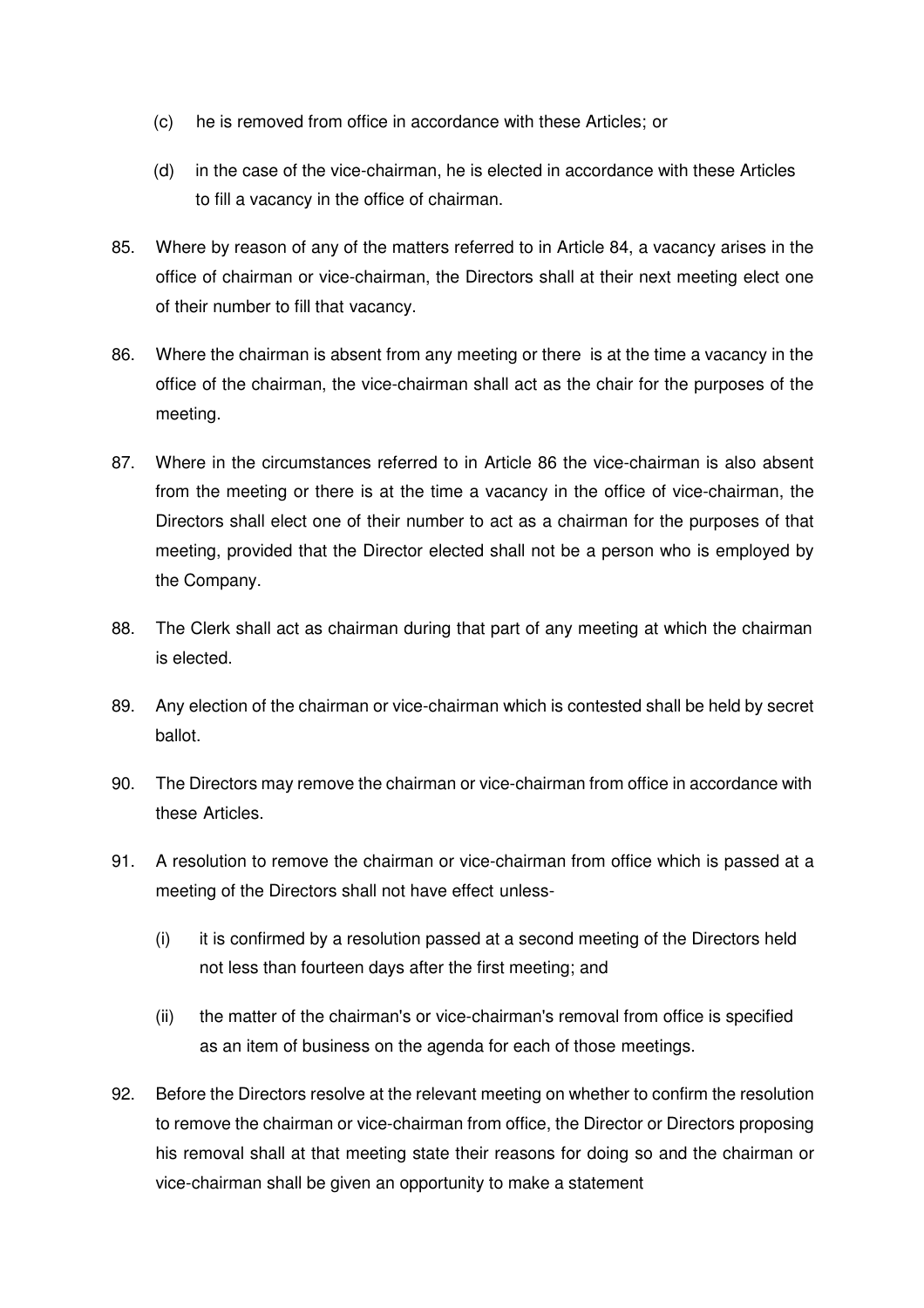in response.

#### **POWERS OF DIRECTORS**

- 93. Subject to provisions of the Companies Act 2006, the Articles and to any directions given by special resolution, the business of the Company shall be managed by the Directors who may exercise all the powers of the Company. No alteration of the Articles and no such direction shall invalidate any prior act of the Directors which would have been valid if that alteration had not been made or that direction had not been given. The powers given by this Article shall not be limited by any special power given to the Directors by the Articles and a meeting of Directors at which a quorum is present may exercise all the powers exercisable by the Directors.
- 94. In addition to all powers hereby expressly conferred upon them and without detracting from the generality of their powers under the Articles the Directors shall have the following powers, namely:
	- (a) to expend the funds of the Company in such manner as they shall consider most beneficial for the achievement of the Object and to invest in the name of the Company such part of the funds as they may see fit and to direct the sale or transposition of any such investments and to expend the proceeds of any such sale in furtherance of the Object;
	- (b) to enter into contracts on behalf of the Company.
- 95. In the exercise of their powers and functions, the Directors may consider any advice given by the Chief Executive Officer and any other executive officer.
- 96. Any bank account in which any money of the Company is deposited shall be operated by the Directors in the name of the Company. All cheques and orders for the payment of money from such an account shall be signed by at least two signatories authorised by the Directors.

## **CONFLICTS OF INTEREST**

97. Any Director who has or can have any direct or indirect duty or personal interest (including but not limited to any Personal Financial Interest) which conflicts or may conflict with his duties as a Director shall disclose that fact to the Directors as soon as he becomes aware of it. A Director must absent himself from any discussions of the Directors in which it is possible that a conflict will arise between his duty to act solely in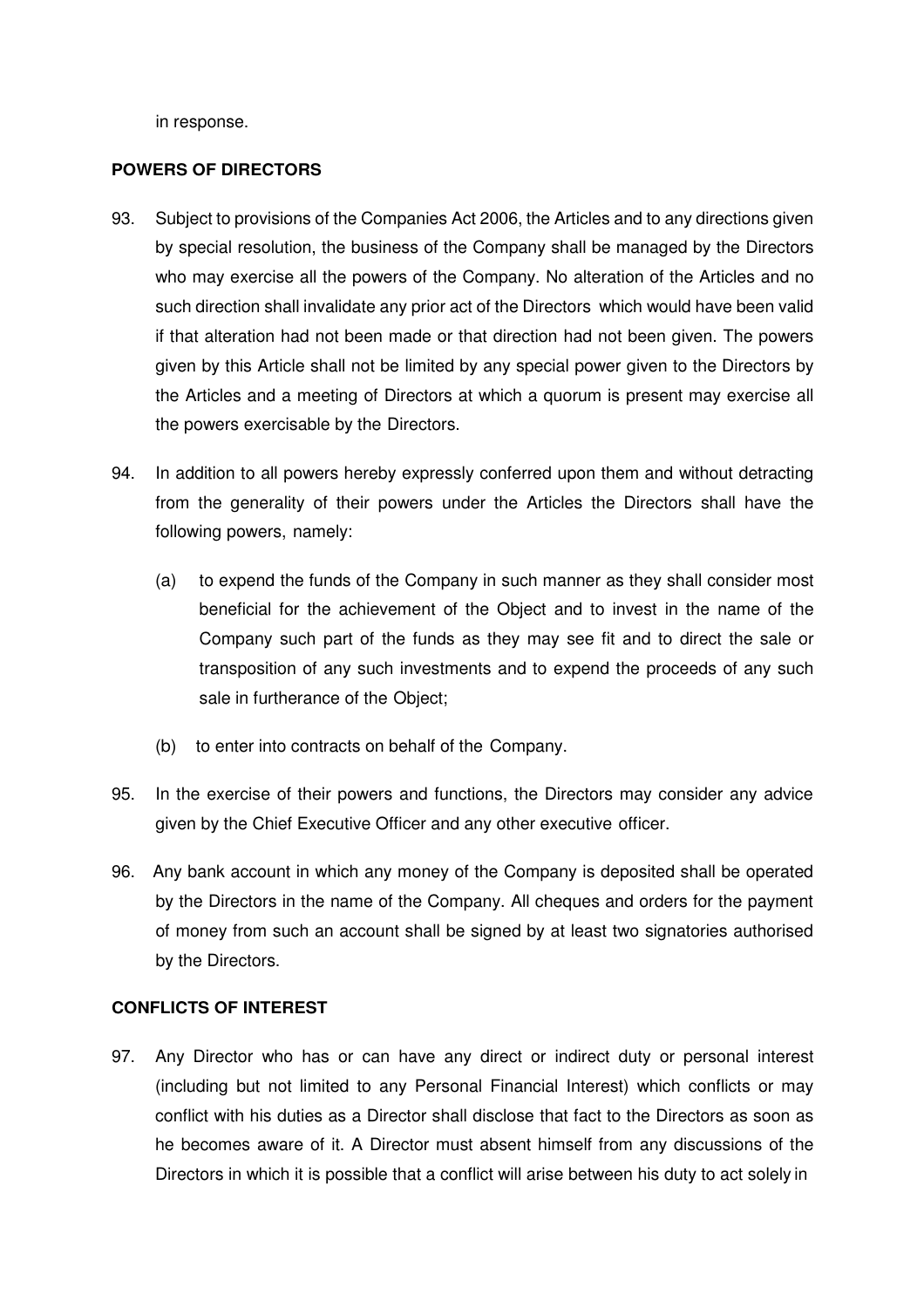the interests of the Company and any duty or personal interest (including but not limited to any Personal Financial Interest).

98. For the purpose of Article 97, a Director has a Personal Financial Interest in the employment or remuneration of, or the provision of any other benefit to, that Director as permitted by and as defined by Articles 6.5 - 6.9.

# **THE MINUTES**

- 99. The minutes of the proceedings of a meeting of the Directors shall be drawn up and entered into a book kept for the purpose by the person acting as Clerk for the purposes of the meeting; and shall be signed (subject to the approval of the Directors) at the same or next subsequent meeting by the person acting as chairman thereof. The minutes shall include a record of:
	- (a) all appointments of officers made by the Directors; and
	- (b) all proceedings at meetings of the Company and of the Directors and of committees of Directors including the names of the Directors present at each such meeting.

## **COMMITTEES**

100. Subject to these Articles, the Directors:

- (a) may appoint separate committees to be known as Local Governing Bodies for each Academy; and
- (b) may establish any other committee.
- 101. Subject to these Articles, the constitution, membership and proceedings of any committee shall be determined by the Directors. The establishment, terms of reference, constitution and membership of any committee of the Directors shall be reviewed at least once in every twelve months. The membership of any committee of the Directors may include persons who are not Directors, provided that (with the exception of the Local Governing Bodies) a majority of members of any such committee shall be Directors. Except in the case of a Local Governing Body, no vote on any matter shall be taken at a meeting of a committee of the Directors unless the majority of members of the committee present are Directors.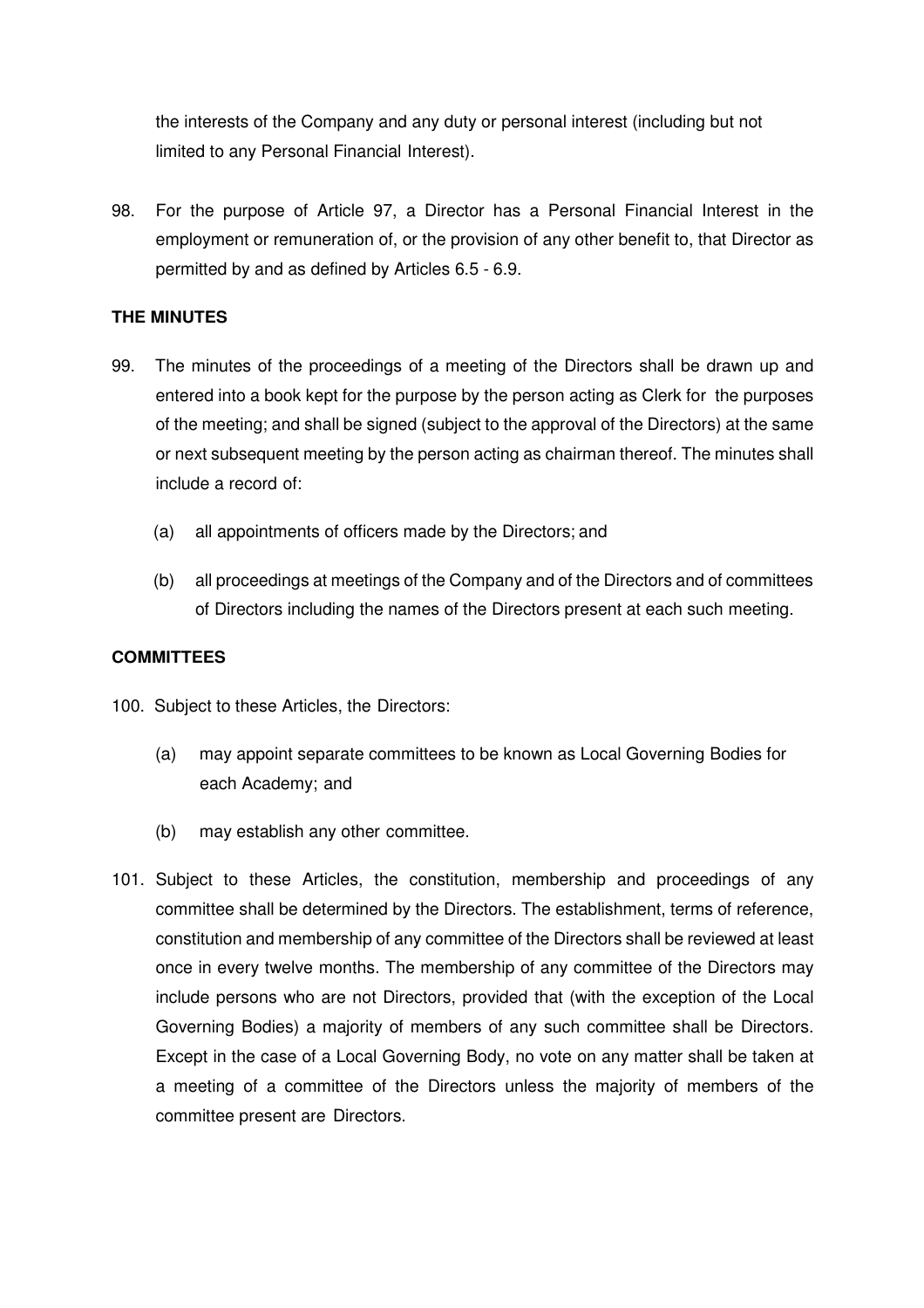- 101A. The Directors shall ensure that any Local Governing Body shall include at least 2 elected representatives of the parents of pupils attending the relevant Academy.
- 102. The power of delegation exercised under Article 105 in relation to the establishment of a Local Governing Body for an Academy shall be by way of Scheme of Delegation. 103. Not used.
- 104. The functions and proceedings of the Local Governing Bodies shall be subject to regulations made by the Directors from time to time.

## **DELEGATION**

- 105. The Directors may delegate to any Director, committee (including any Local Governing Body), the Chief Executive Officer or any other holder of an executive office, such of their powers or functions as they consider desirable to be exercised by them. Any such delegation shall be made subject to any conditions the Directors may impose, and may be revoked or altered.
- 106. Where any power or function of the Directors has been exercised by any committee (including any Local Governing Body), any Director, the Chief Executive Officer or any other holder of an executive office, that person or committee shall report to the Directors in respect of any action taken or decision made with respect to the exercise of that power or function at the meeting of the Directors immediately following the taking of the action or the making of the decision.

## **CHIEF EXECUTIVE OFFICER, PRINCIPALS AND STAFF**

- 107. The Directors, (after consultation with the Diocesan Board of Education and having made use of any relevant powers under section 124A of the School Standards and Framework Act 1998 or under the relevant supplemental funding agreement in respect of each Academy) shall appoint the Chief Executive Officer and the Principals of the Academies. The Directors may delegate such powers and functions as they consider are required by the Chief Executive Officer and Principals for the internal organisation, management and control of the Academies (including the implementation of all policies approved by the Directors and for the direction of the teaching and curriculum at the Academies).
- 107A. In appointing staff the Directors will have regard where relevant to their powers under section 124A of the School Standards and Framework Act 1998 or to the powers provided to them under the relevant supplemental funding agreement in respect of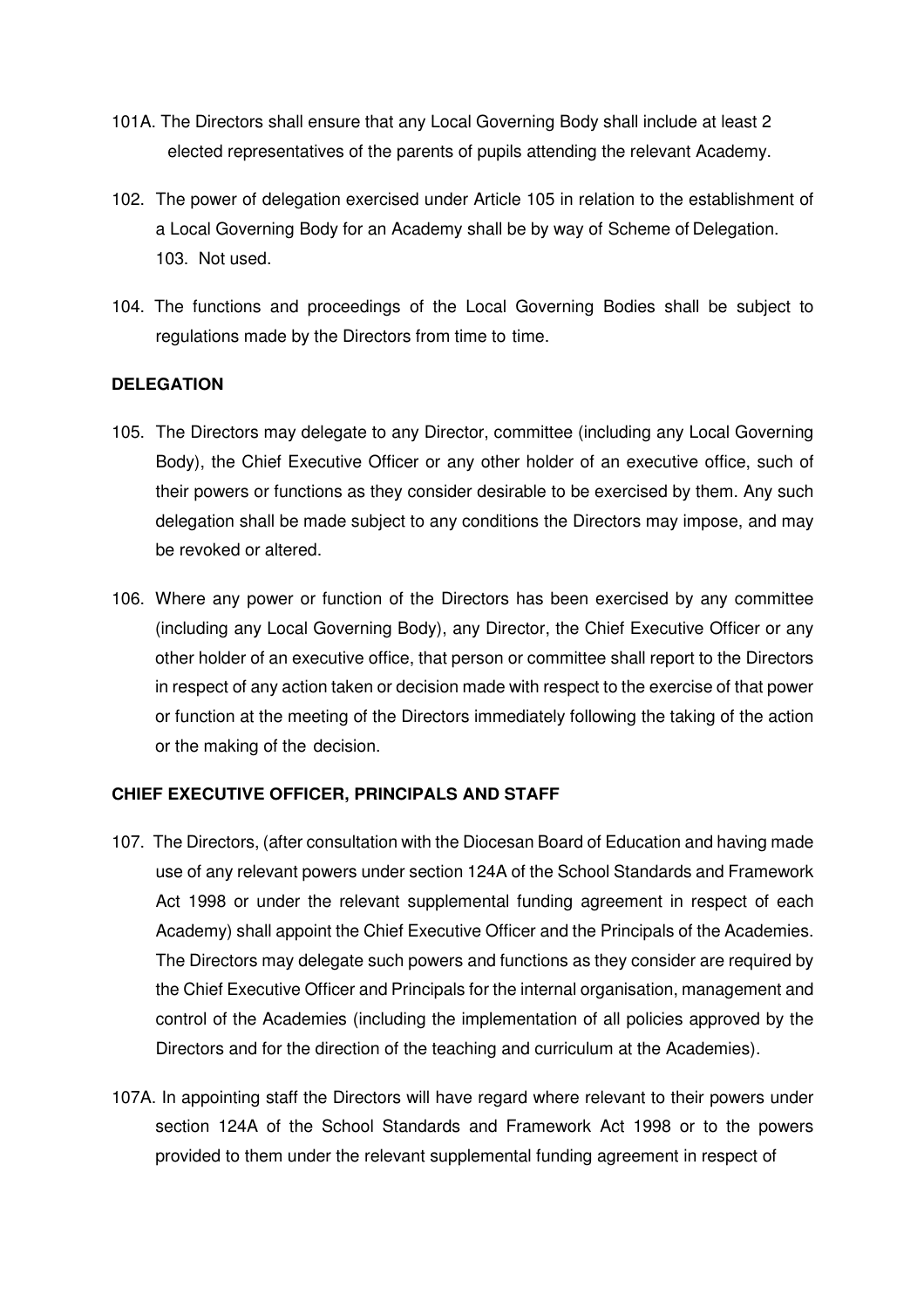each Academy and to their power where relevant to declare a Genuine Occupational Requirement for non-teaching appointments where they believe this to be justified.

# **MEETINGS OF THE DIRECTORS**

- 108. Subject to these Articles, the Directors may regulate their proceedings as they think fit.
- 109. The Directors shall hold at least three meetings in every school year. Meetings of the Directors shall be convened by the Clerk. In exercising his functions under this Article the Clerk shall comply with any direction:
	- (a) given by the Directors; or
	- (b) given by the chairman of the Directors or, in his absence or where there is a vacancy in the office of chairman, the vice-chairman of the Directors, so far as such direction is not inconsistent with any direction given as mentioned in (a).
- 110. Any three Directors may, by notice in writing given to the Clerk, requisition a meeting of the Directors; and it shall be the duty of the Clerk to convene such a meeting as soon as is reasonably practicable.
- 111. Each Director shall be given at least seven clear days before the date of a meeting:
	- (i) notice in writing thereof, signed by the Clerk, and sent to each Director at the address provided by each Director from time to time; and
	- (ii) a copy of the agenda for the meeting,

provided that where the chairman or, in his absence or where there is a vacancy in the office of chairman, the vice-chairman, so determines on the ground that there are matters demanding urgent consideration, it shall be sufficient if the written notice of a meeting, and the copy of the agenda thereof are given within such shorter period as he directs.

- 112. The convening of a meeting and the proceedings conducted thereat shall not be invalidated by reason of any individual not having received written notice of the meeting or a copy of the agenda thereof.
- 113. A resolution to rescind or vary a resolution carried at a previous meeting of the Directors shall not be proposed at a meeting of the Directors unless the consideration of the rescission or variation of the previous resolution is a specific item of business on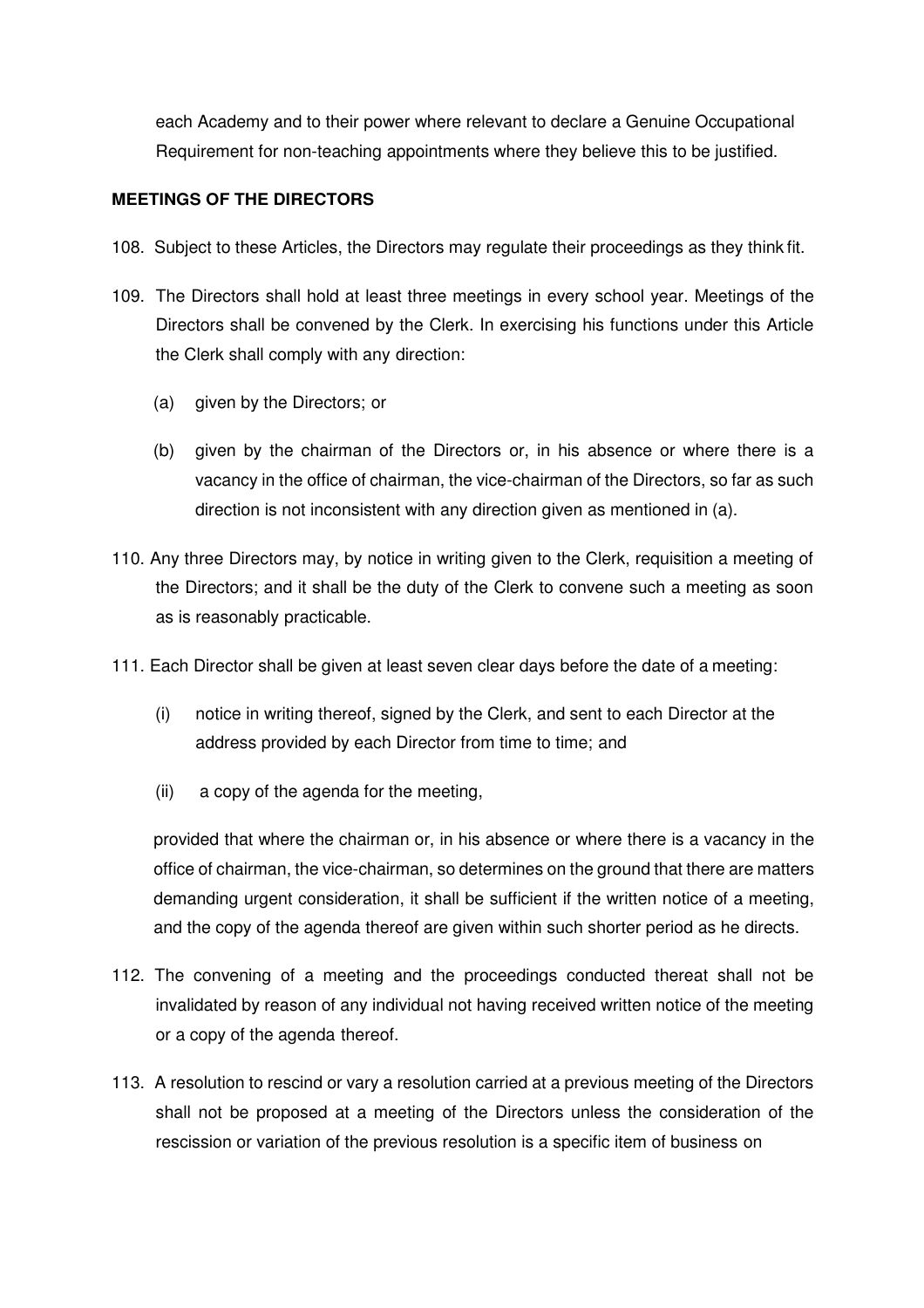the agenda for that meeting.

- 114. A meeting of the Directors shall be terminated forthwith if:
	- (a) the Directors so resolve; or
	- (b) the number of Directors present ceases to constitute a quorum for a meeting of the Directors in accordance with Article 117, subject to Article 119.
- 115. Where in accordance with Article 114 a meeting is not held or is terminated before all the matters specified as items of business on the agenda for the meeting have been disposed of, a further meeting shall be convened by the Clerk as soon as is reasonably practicable, but in any event within seven days of the date on which the meeting was originally to be held or was so terminated.
- 116. Where the Directors resolve in accordance with Article 114 to adjourn a meeting before all the items of business on the agenda have been disposed of, the Directors shall before doing so determine the time and date at which a further meeting is to be held for the purposes of completing the consideration of those items, and they shall direct the Clerk to convene a meeting accordingly.
- 117. Subject to Article 119 the quorum for a meeting of the Directors, and any vote on any matter thereat, shall be any three Directors, or, where greater, any one third (rounded up to a whole number) of the total number of Directors holding office at the date of the meeting.
- 118. The Directors may act notwithstanding any vacancies in their number, but, if the numbers of Directors is less than the number fixed as the quorum, the continuing Directors may act only for the purpose of filling vacancies or of calling a general meeting.
- 119. The quorum for the purposes of:
	- (i) appointing a parent Director under Articles 56;
	- (ii) any vote on the removal of a Director in accordance with Article 66; and
	- (iii) any vote on the removal of the chairman of the Directors in accordance with Article 90,

shall be any two-thirds (rounded up to a whole number) of the persons who are at the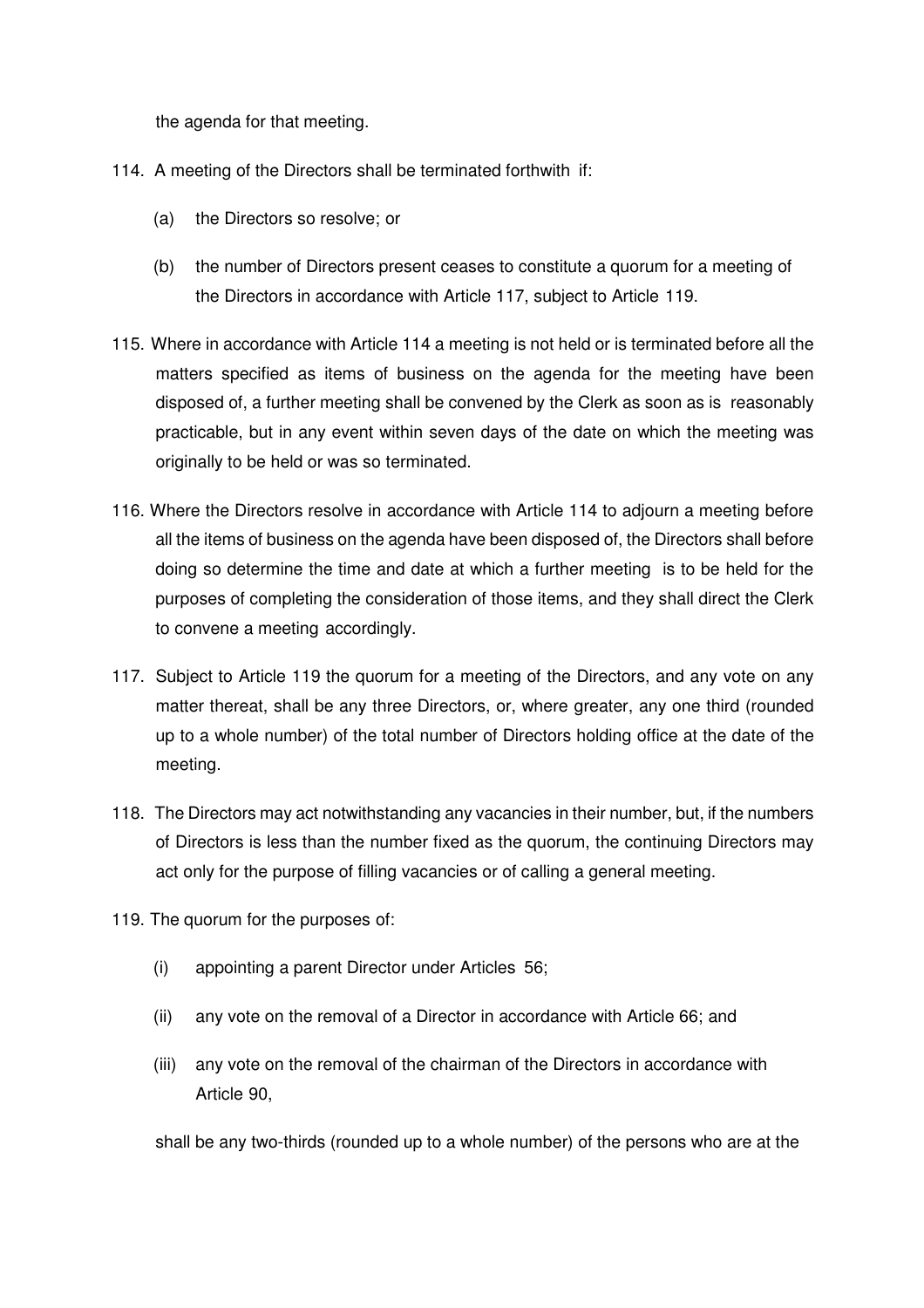time Directors entitled to vote on those respective matters.

- 120. Subject to these Articles, every question to be decided at a meeting of the Directors shall be determined by a majority of the votes of the Directors present and voting on the question. Every Director shall have one vote.
- 121. Subject to Articles 117 119, where there is an equal division of votes, the chairman of the meeting shall have a casting vote in addition to any other vote he may have.
- 122. The proceedings of the Directors shall not be invalidated by
	- (a) any vacancy among their number; or
	- (b) any defect in the election, appointment or nomination of any Director.
- 123. A resolution in writing, signed by all the Directors entitled to receive notice of a meeting of Directors or of a committee of Directors, shall be valid and effective as if it had been passed at a meeting of Directors or (as the case may be) a committee of Directors duly convened and held. Such a resolution may consist of several documents in the same form, each signed by one or more of the Directors.
- 124. Subject to Article 125, the Directors shall ensure that a copy of:
	- (a) the agenda for every meeting of the Directors;
	- (b) the draft minutes of every such meeting, if they have been approved by the person acting as chairman of that meeting;
	- (c) the signed minutes of every such meeting; and
	- (d) any report, document or other paper considered at any such meeting,

are, as soon as is reasonably practicable, made available at every Academy to persons wishing to inspect them.

- 125. There may be excluded from any item required to be made available in pursuance of Article 124, any material relating to:
	- (a) a named teacher or other person employed, or proposed to be employed, at any Academy;
	- (b) a named pupil at, or candidate for admission to, any Academy; and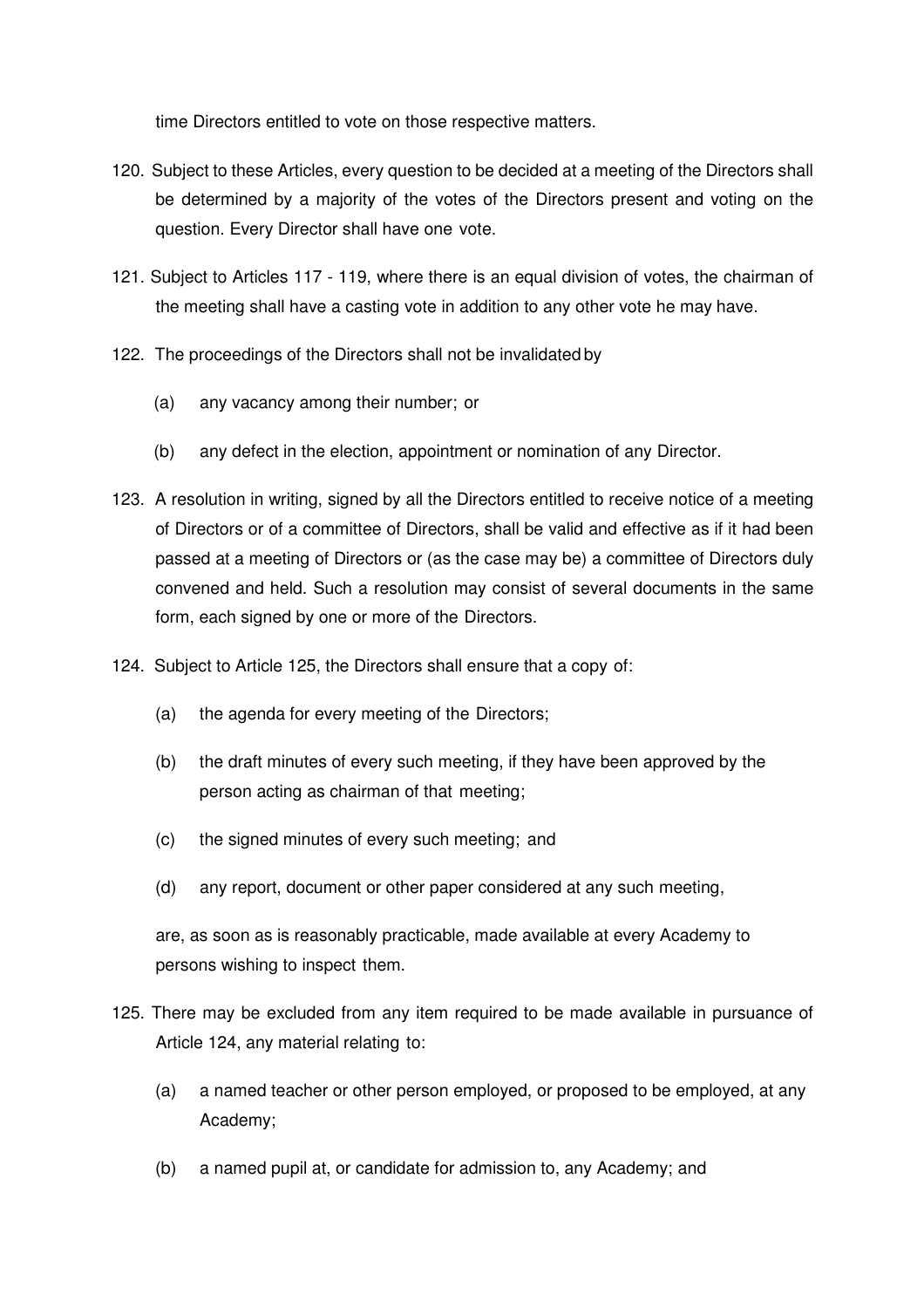- (c) any matter which, by reason of its nature, the Directors are satisfied should remain confidential.
- 126. Any Director shall be able to participate in meetings of the Directors by telephone or video conference provided that:
	- (a) he has given notice of his intention to do so detailing the telephone number on which he can be reached and/or appropriate details of the video conference suite from which he shall be taking part at the time of the meeting at least 48 hours before the meeting; and,
	- (b) the Directors have access to the appropriate equipment if after all reasonable efforts it does not prove possible for the person to participate by telephone or video conference the meeting may still proceed with its business provided it is otherwise quorate.

# **PATRONS AND HONORARY OFFICERS**

127. The Directors may from time to time appoint any person whether or not a Member of the Company to be a patron of the Company or to hold any honorary office and may determine for what period he is to hold such office.

## **THE SEAL**

128. The seal, if any, shall only be used by the authority of the Directors or of a committee of Directors authorised by the Directors. The Directors may determine who shall sign any instrument to which the seal is affixed and unless otherwise so determined it shall be signed by a Director and by the Clerk or by a second Director.

## **ACCOUNTS**

129. Accounts shall be prepared in accordance with the relevant Statement of Recommended Practice as if the Company was a non-exempt charity and Parts 15 and 16 of the Companies Act 2006 and shall file these with the Secretary of State and the Principal Regulator by 31 December for each Academy Financial Year.

## **ANNUAL REPORT**

130. The Directors shall prepare its Annual Report in accordance with the Statement of Recommended Practice as if the Company was a non-exempt charity and shall file these with the Secretary of State and the Principal Regulator by 31 December each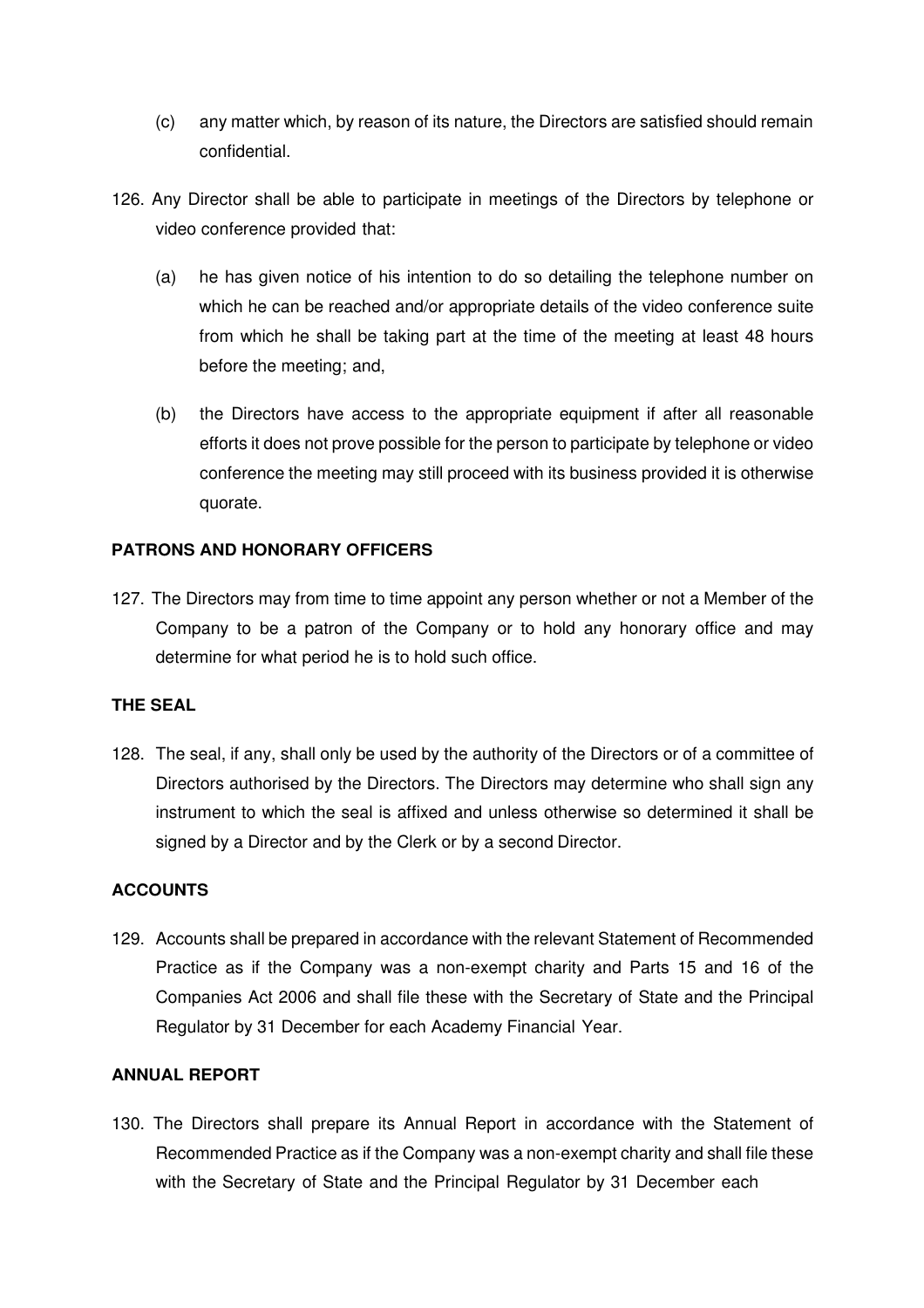Academy Financial Year.

#### **ANNUAL RETURN**

131. The Directors shall comply with their obligations under Part 24 of the Companies Act 2006 (or any statutory re-enactment or modification of that Act) with regard to the preparation of an annual return to the Registrar of Companies and in accordance with the Statement of Recommended Practice as if the Company was a non-exempt charity and to the Secretary of State and the Principal Regulator by 31 December each Academy Financial Year.

## **NOTICES**

- 132. Any notice to be given to or by any person pursuant to these Articles (other than a notice calling a meeting of the directors) shall be in writing or shall be given using electronic communications to an address for the time being notified for that purpose to the person giving the notice. In these Articles, "address" in relation to electronic communications, includes a number or address used for the purposes of such communications.
- 133. A notice may be given by the Company to a Member either personally or by sending it by post in a prepaid envelope addressed to the Member at his registered address or by leaving it at that address or by giving it using electronic communications to an address for the time being notified to the Company by the Member. A Member whose registered address is not within the United Kingdom and who gives to the Company an address within the United Kingdom at which notices may be given to him, or an address to which notices may be sent using electronic communications, shall be entitled to have notices given to him at that address, but otherwise no such Member shall be entitled to receive any notice from the Company.
- 134. A Member present, either in person or by proxy, at any meeting of the Company shall be deemed to have received notice of the meeting and, where necessary, of the purposes for which it was called.
- 135. Proof that an envelope containing a notice was properly addressed, prepaid and posted shall be conclusive evidence that the notice was given. Proof that a notice contained in an electronic communication was sent in accordance with guidance issued by the Institute of Chartered Secretaries and Administrators shall be conclusive evidence that the notice was given. A notice shall be deemed to be given at the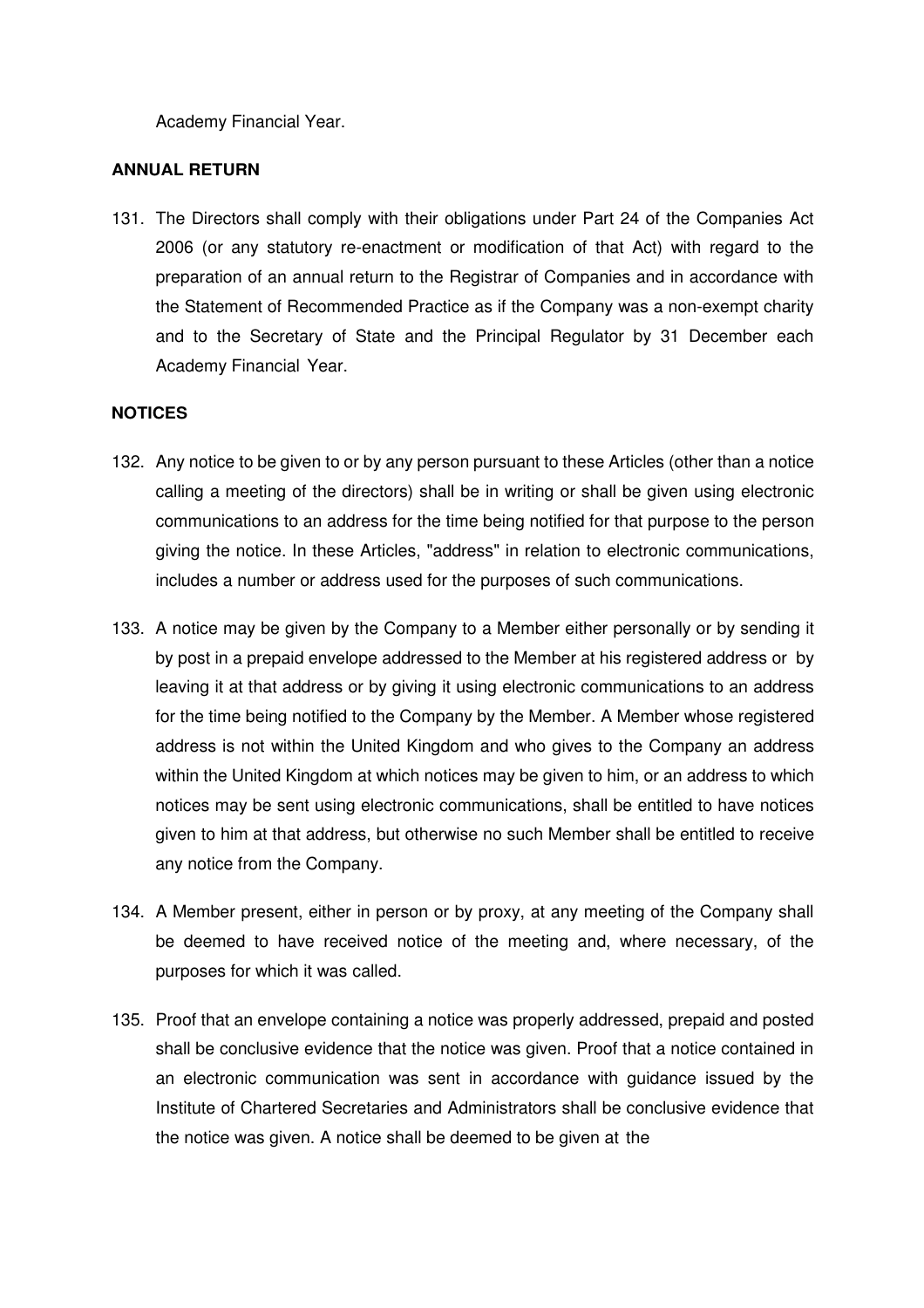expiration of 48 hours after the envelope containing it was posted or, in the case of a notice contained in an electronic communication, at the expiration of 48 hours after the time it was sent.

## **INDEMNITY**

136. Subject to the provisions of the Companies Act 2006 and Article 6.3 every Director or other officer or auditor of the Company shall be indemnified out of the assets of the Company against any liability incurred by him in that capacity in defending any proceedings, whether civil or criminal, in which judgment is given in favour or in which he is acquitted or in connection with any application in which relief is granted to him by the court from liability for negligence, default, breach of duty or breach of trust in relation to the affairs of the Company.

#### **RULES**

- 137. The Directors may from time to time make such rules or bye laws as they may deem necessary or expedient or convenient for the proper conduct and management of the Company, and in particular but without prejudice to the generality of the foregoing, they may by such rules or bye laws regulate:
	- (a) the setting aside of the whole or any part or parts of the Company's premises at any particular time or times or for any particular purpose or purposes;
	- (b) the procedure at general meetings and meetings of the Directors and committees of the Directors and meetings of the Local Governing Bodies in so far as such procedure is not regulated by the Articles; and
	- (c) generally, all such matters as are commonly the subject matter of company rules.
- 138. The Company in general meeting shall have power to alter, add or to repeal the rules or bye laws but only with the consent of the Diocesan Board of Education. Provided that no rule or bye law shall be inconsistent with, or shall affect or repeal anything contained in the Articles.

#### **AVOIDING INFLUENCED COMPANY STATUS**

139. Notwithstanding the number of Members from time to time, the maximum aggregate number of votes exercisable by Local Authority Associated Persons shall never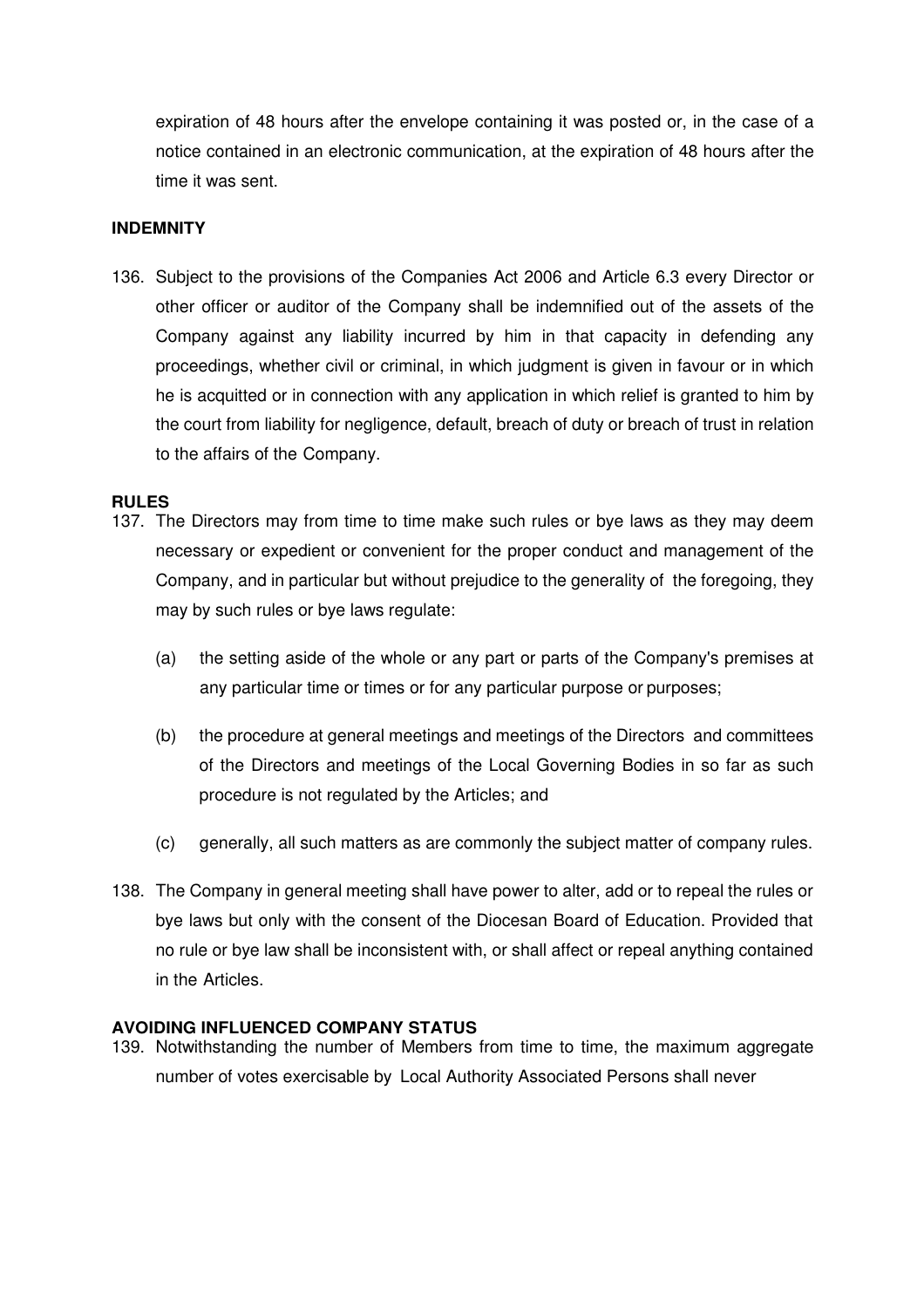exceed 19.9% of the total number of votes exercisable by Members in general meeting and the votes of the other Members having a right to vote at the meeting will be increased on a pro-rata basis.

- 140. No person who is a Local Authority Associated Person may be appointed as a Director if, once the appointment had taken effect, the number of Directors who are Local Authority Associated Persons would represent 20% or more of the total number of Directors. Upon any resolution put to the Directors, the maximum aggregate number of votes exercisable by any Directors who are Local Authority Associated Persons shall represent a maximum of 19.9% of the total number of votes cast by the Directors on such a resolution and the votes of the other Directors having a right to vote at the meeting will be increased on a pro-rata basis.
- 141. No person who is a Local Authority Associated Person is eligible to be appointed to the office of Director unless his appointment to such office is authorised by the local authority to which he is associated.
- 142. If at the time of either his becoming a Member of the Company or his first appointment to office as a Director any Member or Director was not a Local Authority Associated Person but later becomes so during his membership or tenure as a Director he shall be deemed to have immediately resigned his membership and/or resigned from his office as a Director as the case may be.
- 143. If at any time the number of Directors or Members who are also Local Authority Associated Persons would (but for Articles 139 - 142 inclusive) represent 20% or more of the total number of Directors or Members (as the case may be) then a sufficient number of the Directors or Members (as the case may be) who are Local Authority Associated Persons shall be deemed to have resigned as Directors or Members (as the case may be) immediately before the occurrence of such an event to ensure that at all times the number of such Directors or Members (as the case may be) is never equal to or greater than 20% of the total number of Directors or Members (as the case may be). Directors or Members (as the case may be) who are Local Authority Associated Persons shall be deemed to have resigned in order of their appointment date the most recently appointed resigning first.
- 144. The Members will each notify the Company and each other if at any time they believe that the Company or any of its subsidiaries has become subject to the influence of a local authority (as described in section 69 of the Local Government and Housing Act